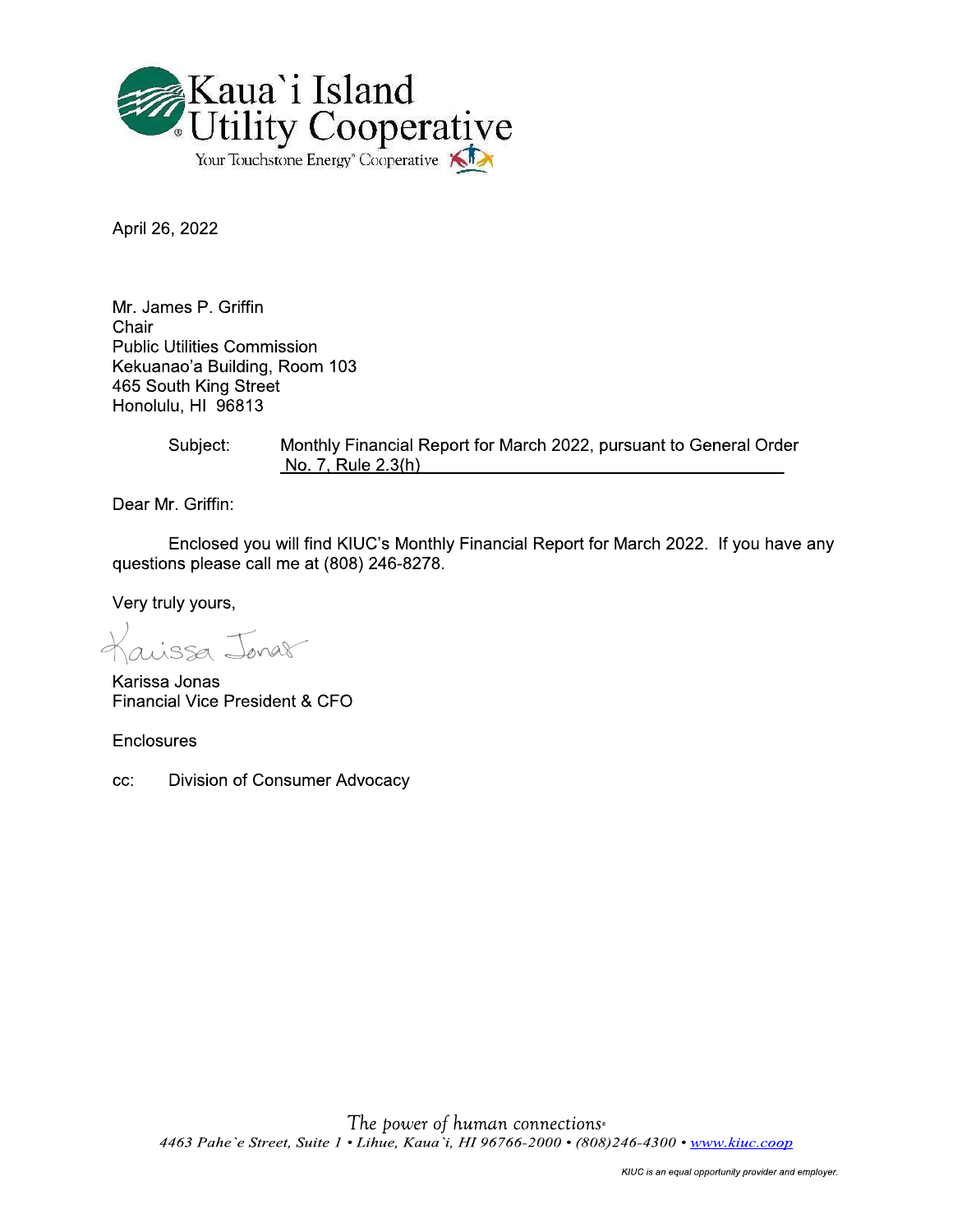## **KAUAI ISLAND UTILITY COOPERATIVE MONTHLY P. U. C. REPORT PAGE 1 March 2022**

|                  |                                             |                  |                         | ACCUMULATED TOTALS | <b>INCREASE/</b><br><b>DECREASE</b> |
|------------------|---------------------------------------------|------------------|-------------------------|--------------------|-------------------------------------|
|                  |                                             | <b>TOTAL FOR</b> | <b>TO-DATE</b>          |                    | SAME PERIOD ACCUMULATED             |
| <u>ACCT. NO.</u> | <b>ACCOUNT TITLE</b>                        | THIS MONTH       | THIS YEAR               | <b>LAST YEAR</b>   | <b>TOTALS</b>                       |
| 440-456          | UTILITY OPERATING INCOME                    | \$13,045,176     | 39,190,235<br>\$        | \$34,991,514       | 4,198,722<br>\$                     |
| 500-935          | <b>OPERATION &amp; MAINTENANCE EXPENSES</b> | 10,628,061       | 31,051,315              | 26,330,339         | (4,720,976)                         |
| 403              | <b>DEPRECIATION EXPENSES</b>                | 1,126,934        | 3,382,697               | 3,216,964          | (165, 733)                          |
| 404              | AMORTIZATION OF UTILITY PLANT               | 182,849          | 548,546                 | 548,546            |                                     |
| 408              | TAXES OTHER THAN INCOME TAXES               | 1,093,940        | 3,286,095               | 2,939,888          | (346, 207)                          |
| 409              | <b>INCOME TAXES</b>                         |                  |                         |                    |                                     |
| 409              | PROV. FOR DEFERRED INCOME TAXES             |                  |                         |                    |                                     |
|                  | <b>TOTAL OPERATING EXPENSES</b>             | 13,031,783       | 38,268,652              | 33,035,736         | (5,232,915)                         |
|                  | <b>TOTAL OPERATING INCOME</b>               | 13,393           | 921,583                 | 1,955,777          | (1,034,194)                         |
| 415-416          | INCOME FROM MDSE, JOBBING (NET)             | (387)            | 14,338                  | 18,172             | 3,835                               |
| 418              | INCOME (LOSS) FROM KRS1 / KRS2H             | 4,377            | (169, 351)              | (461, 774)         | (292, 423)                          |
| 418              | MISC. NON-OPERATING INCOME                  | 8,327            | 24,977                  | 24,523             | (454)                               |
| 419              | <b>INTEREST &amp; DIVIDEND INCOME</b>       | 78,743           | 223,184                 | 365,635            | 142,451                             |
| 421              | INCOME (LOSS) ON DISPOSITION OF PROPERTY    |                  |                         |                    |                                     |
| 421              | <b>LIQUIDATED DAMAGES</b>                   |                  |                         |                    |                                     |
| 424              | <b>CAPITAL CREDITS &amp; PATRONAGE</b>      |                  |                         |                    |                                     |
|                  | <b>TOTAL OTHER INCOME</b>                   | 91,059           | 93,148                  | (53, 443)          | (146, 591)                          |
| 426              | MISCELLANEOUS INCOME DEDUCTIONS             | 1,800            | 37,909                  | 24,747             | (13, 162)                           |
|                  | TOTAL MISC. INCOME DEDUCTIONS               | 1,800            | 37,909                  | 24,747             | (13, 162)                           |
| 427              | <b>INTEREST ON LONG-TERM DEBT</b>           | 547,418          | 1,621,563               | 1,601,480          | (20, 083)                           |
| 428              | AMORT. OF DEBT DISCOUNT & EXPENSE           |                  |                         |                    |                                     |
| 431              | OTHER INTEREST EXPENSE                      |                  |                         |                    |                                     |
|                  | <b>TOTAL INTEREST CHARGES</b>               | 547,418          | 1,621,563               | 1,601,480          | (20, 083)                           |
|                  | <b>NET INCOME</b>                           | (444, 765)<br>\$ | $(644, 740)$ \$<br>- \$ | 276,107            | \$<br>(920, 847)                    |
|                  |                                             |                  |                         |                    |                                     |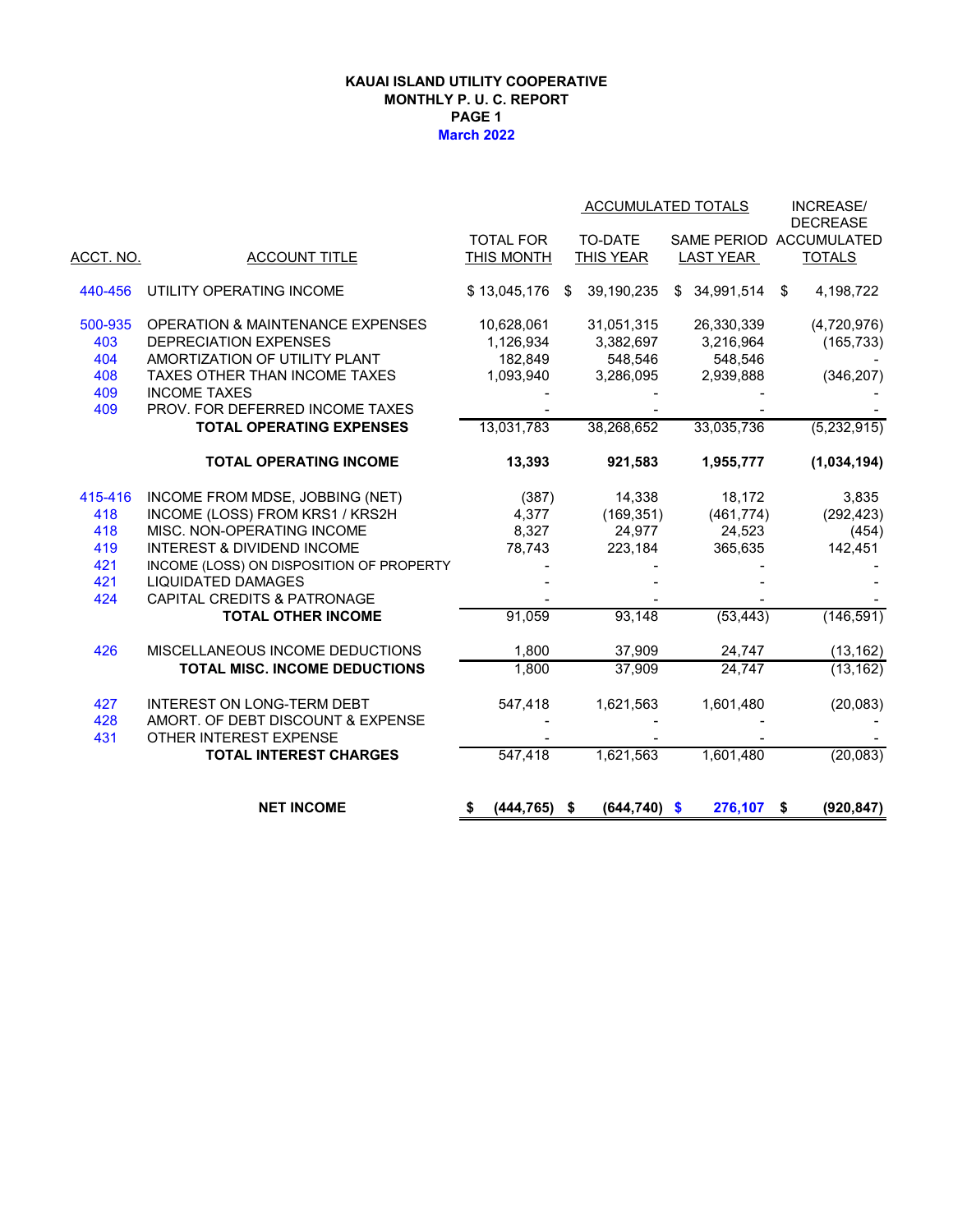## **March 2022 KAUAI ISLAND UTILITY COOPERATIVE MONTHLY P. U. C. REPORT PAGE 2**

|           |                                             | ACCUMULATED TOTALS |                    |                  |                |  |  |  |  |
|-----------|---------------------------------------------|--------------------|--------------------|------------------|----------------|--|--|--|--|
|           |                                             |                    |                    | (INCREASE)/      |                |  |  |  |  |
|           |                                             | <b>12 MONTHS</b>   | <b>SAME PERIOD</b> | <b>DECREASE</b>  |                |  |  |  |  |
| ACCT. NO. | <b>ACCOUNT TITLE</b>                        | TO DATE            | <b>LAST YEAR</b>   | <b>AMOUNT</b>    | <b>PERCENT</b> |  |  |  |  |
| 440-456   | UTILITY OPERATING INCOME                    | \$162,986,176      | 143,338,954<br>\$  | 19,647,222<br>\$ | 13.71%         |  |  |  |  |
| 401-402   | <b>OPERATION &amp; MAINTENANCE EXPENSES</b> | 121,534,708        | 103,426,747        | (18, 107, 961)   | $-17.51%$      |  |  |  |  |
| 403       | <b>DEPRECIATION EXPENSES</b>                | 13,430,426         | 12,629,169         | (801, 257)       | $-6.34%$       |  |  |  |  |
| 404       | AMORTIZATION OF UTILITY PLANT               | 2,194,182          | 2,194,182          |                  | 0.00%          |  |  |  |  |
| 408       | TAXES OTHER THAN INCOME TAXES               | 13,692,982         | 12,073,960         | (1,619,021)      | $-13.41%$      |  |  |  |  |
| 409       | <b>INCOME TAXES</b>                         |                    |                    |                  | 0.00%          |  |  |  |  |
| 409       | PROV. FOR DEFERRED INCOME TAXES             |                    |                    |                  | 0.00%          |  |  |  |  |
|           | <b>TOTAL OPERATING EXPENSES</b>             | 150,852,298        | 130,324,059        | (20, 528, 240)   | $-15.75%$      |  |  |  |  |
|           | <b>TOTAL OPERATING INCOME</b>               | 12,133,878         | 13,014,895         | (881, 017)       | $-6.77%$       |  |  |  |  |
| 415-416   | INCOME FROM MDSE, JOBBING (NET)             | (22, 786)          | 69,169             | 91,955           | 132.94%        |  |  |  |  |
| 418       | INCOME (LOSS) FROM KRS1 / KRS2H             | (1,020,071)        | (1, 183, 831)      | (163, 761)       | 13.83%         |  |  |  |  |
| 418       | MISC. NON-OPERATING INCOME                  | 2,979,541          | 89,823             | (2,889,717)      | $-3217.12%$    |  |  |  |  |
| 419       | <b>INTEREST &amp; DIVIDEND INCOME</b>       | 1,207,924          | 1,601,103          | 393.179          | 24.56%         |  |  |  |  |
| 421       | INCOME (LOSS) ON DISPOSITION OF PROPERT)    |                    | 81,520             | 81,520           | 100.00%        |  |  |  |  |
| 421       | <b>LIQUIDATED DAMAGES</b>                   |                    | 17,700             | 17,700           | 100.00%        |  |  |  |  |
| 424       | CAPITAL CREDITS & PATRONAGE                 | 235,429            | 250,861            | 15,432           | 6.15%          |  |  |  |  |
|           | <b>TOTAL OTHER INCOME</b>                   | 3,380,035          | 926.345            | (2,453,690)      | $-264.88%$     |  |  |  |  |
| 426       | MISCELLANEOUS INCOME DEDUCTIONS             | 1,563,962          | 46,237             | 1,517,725        | 3282.49%       |  |  |  |  |
|           | TOTAL MISC. INCOME DEDUCTIONS               | 1.563.962          | 46,237             | 1,517,725        | 3282.49%       |  |  |  |  |
| 427       | <b>INTEREST ON LONG-TERM DEBT</b>           | 6,589,937          | 6,389,415          | 200,522          | 3.14%          |  |  |  |  |
| 428       | AMORT. OF DEBT DISCOUNT & EXPENSE           |                    |                    |                  | 0.00%          |  |  |  |  |
| 431       | OTHER INTEREST EXPENSE                      |                    |                    |                  | 0.00%          |  |  |  |  |
|           | <b>TOTAL INTEREST CHARGES</b>               | 6,589,937          | 6,389,415          | 200,522          | 3.14%          |  |  |  |  |
|           | <b>NET INCOME</b>                           | 7,360,015 \$<br>\$ | 7,505,588 \$       | (145, 573)       | $-1.94%$       |  |  |  |  |
|           |                                             |                    |                    |                  |                |  |  |  |  |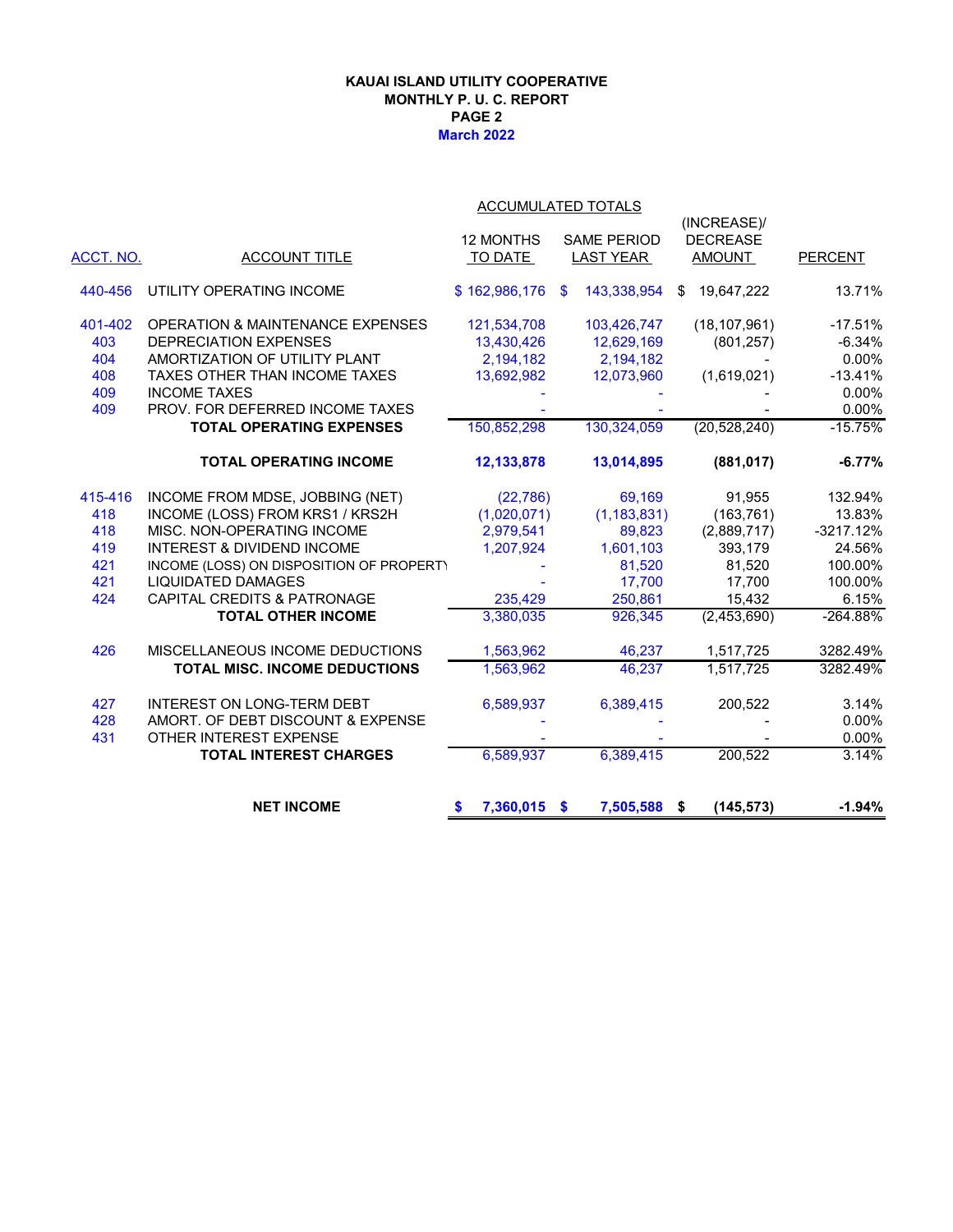## **March 2022 KAUAI ISLAND UTILITY COOPERATIVE MONTHLY P. U. C. REPORT PAGE 3**

|           |                                                |    |                  |                   | ACCUMULATED TOTALS    |                         | INC/(DEC)     |
|-----------|------------------------------------------------|----|------------------|-------------------|-----------------------|-------------------------|---------------|
|           |                                                |    | <b>TOTAL FOR</b> | <b>SAME MONTH</b> | FOR THIS              | SAME PERIOD ACCUMULATED |               |
| ACCT. NO. | ACCOUNT TITLE                                  |    | THIS MONTH       | LAST YEAR         | YEAR                  | <b>LAST YEAR</b>        | <b>TOTALS</b> |
|           |                                                |    |                  |                   |                       |                         |               |
|           | <b>OPERATING REVENUES</b>                      |    |                  |                   |                       |                         |               |
| 441.00    | <b>IRRIGATION SALES</b>                        | \$ | 81,047 \$        | $1,670$ \$        | $155,314$ \$          | 40,108 \$               | 115,206       |
| 440.00    | RESIDENTIAL SALES                              |    | 5,884,508        | 5,168,977         | 16,930,469            | 14,857,939              | 2,072,530     |
| 442.02    | <b>GENERAL LIGHT &amp; POWER G</b>             |    | 2,075,557        | 1,681,963         | 5,838,022             | 4,748,140               | 1,089,882     |
| 442.03    | <b>GENERAL LIGHT &amp; POWER J</b>             |    | 1,508,578        | 1,243,413         | 4,260,062             | 3,598,601               | 661,461       |
| 444.00    | PUBLIC ST. LIGHTING SALES                      |    | 58,113           | 56,959            | 173,962               | 169,636                 | 4,326         |
| 440.00    | ELECTRIC SERVICE TO EMPLOYEES                  |    |                  |                   |                       |                         |               |
| 443.01    | LARGE POWER SALES P                            |    | 2,971,035        | 2,410,523         | 8,531,572             | 6,938,641               | 1,592,931     |
| 443.02    | LARGE POWER SALES L                            |    | 1,218,641        | 865,014           | 3,446,456             | 2,513,721               | 932,734       |
|           | <b>TOTAL ELECTRIC SALES</b>                    |    | 13,797,479       | 11,428,518        | 39,335,856            | 32,866,786              | 6,469,070     |
|           | OTHER OPERATING REVENUES:                      |    |                  |                   |                       |                         |               |
| 451.00    | MISC. SERVICE REVENUES                         |    | 35,891           | 28,915            | 104,207               | 83,699                  | 20,507        |
| 454.00    | <b>RENT FROM PROPERTY</b>                      |    | 5,545            | 1,251             | 7,829                 | 3,510                   | 4,319         |
| 456.00    | OTHER ELECTRIC REVENUES                        |    | (793, 739)       | (2,943)           | (257, 657)            | 2,037,518               | (2, 295, 174) |
|           | <b>TOTAL OTHER REVENUES</b>                    |    | (752, 303)       | 27,223            | (145, 621)            | 2,124,727               | (2,270,348)   |
|           |                                                |    |                  |                   |                       |                         |               |
|           | <b>TOTAL OPERATING REVENUES</b>                | S  | 13,045,176 \$    | 11,455,741        | \$<br>$39,190,235$ \$ | 34,991,514 \$           | 4,198,722     |
|           |                                                |    |                  |                   |                       |                         |               |
|           | <b>ANALYSIS OF OPERATING EXPENSES</b>          |    |                  |                   |                       |                         |               |
| 500       | Operations - Supervsion & Engineering          | \$ | 66,115 \$        | 69,125 \$         | 203,844 \$            | 214,022 \$              | (10, 178)     |
| 502       | <b>Operations - Steam Expenses</b>             |    | 77,198           | 87,851            | 232,776               | 273,146                 | (40, 370)     |
| 506       | Operations - Misc Steam Power Expenses         |    | 394              |                   | 394                   | 70                      | 324           |
| 510       | Maintenance Supervision & Engineering          |    |                  |                   |                       |                         |               |
| 511       | Maintenance of Structures                      |    | 15,330           | 13,010            | 33,323                | 32,540                  | 782           |
| 512       | Maintenance of Boiler Plant                    |    | 4,264            |                   | 12,830                |                         | 12,830        |
| 513       | Maintenance of Electric Plant                  |    |                  |                   | $\overline{a}$        | $\sim$                  |               |
| 536       | Water for Power                                |    | 6,099            | 10,709            | 23,880                | 35,262                  | (11, 382)     |
| 542       | Maintenance of Structures-Water                |    |                  |                   |                       |                         |               |
| 543       | Maint of Reservoirs, Dams, Waterways           |    | 69,239           | 10,917            | 69,239                | 20,425                  | 48,814        |
| 544       | Maintenance of Electric Plant - Hydropower     |    |                  |                   | 523                   | 235                     | 289           |
| 546       | Operations - Supervsion & Engineering          |    | 51,575           | 46,362            | 157,698               | 145,714                 | 11,984        |
| 547       | Operations - Fuel                              |    | 3,143,067        | 2,089,791         | 8,279,514             | 5,075,969               | 3,203,545     |
| 548       | <b>Operations - Generation Expenses</b>        |    | 232,471          | 214,359           | 735,135               | 664,076                 | 71,059        |
| 549       | Operations - Misc. Other Power Generation      |    | 69,902           | 139,069           | 155,662               | 238,312                 | (82, 650)     |
| 550       | <b>Operations - Rents</b>                      |    |                  |                   |                       |                         |               |
| 551       | Maintenance Supervision & Engineering          |    | 45,081           | 41,743            | 142,282               | 130,631                 | 11,651        |
| 552       | Maintenance of Structures                      |    | 5,748            | 7,585             | 17,391                | 25,750                  |               |
|           |                                                |    |                  |                   |                       |                         | (8,359)       |
| 553       | Maint. Of Gen and Electrical Equipment         |    | 467,413          | 394,054           | 1,300,580             | 1,164,642               | 135,938       |
| 554       | Maint of Misc Other Power Generation Plant     |    |                  |                   |                       |                         | 1,320,995     |
| 555       | Operations - Purchased Power                   |    | 4,238,068        | 3,726,003         | 11,827,577            | 10,506,582              |               |
| 556       | Operations - System Control & Load Dispatching |    | 6,005            |                   | 6,005                 |                         | 6,005         |
| 557       | Operations - Other Expenses                    |    |                  |                   |                       |                         |               |
| 560       | Operations Supervision & Engineering           |    |                  |                   |                       |                         |               |
| 562       | <b>Operations - Station Expenses</b>           |    | 12,739           | 29,945            | 41,146                | 53,952                  | (12,806)      |
| 563       | Operations - Overhead Line Expenses            |    | 89               | 179               | 4,139                 | 268                     | 3,871         |
| 566       | Operations - Misc. Transmission Expenses       |    | 17,866           | 21,599            | 46,457                | 47,121                  | (665)         |
| 567       | <b>Operations - Rents</b>                      |    | 4,391            | 4,391             | 49,791                | 4,391                   | 45,400        |
| 568       | Maintenance Supervision & Engineering          |    |                  |                   |                       |                         |               |
| 570       | Maintenance of Station Equipment               |    | 20,080           | 21,333            | 81,731                | 62,494                  | 19,236        |
| 571       | Maintenance of Overhead Lines                  |    | 47,650           | 40,008            | 142,950               | 118,908                 | 24,042        |
| 573       | Maintenance of Misc. Transmission Plant        |    |                  |                   |                       |                         |               |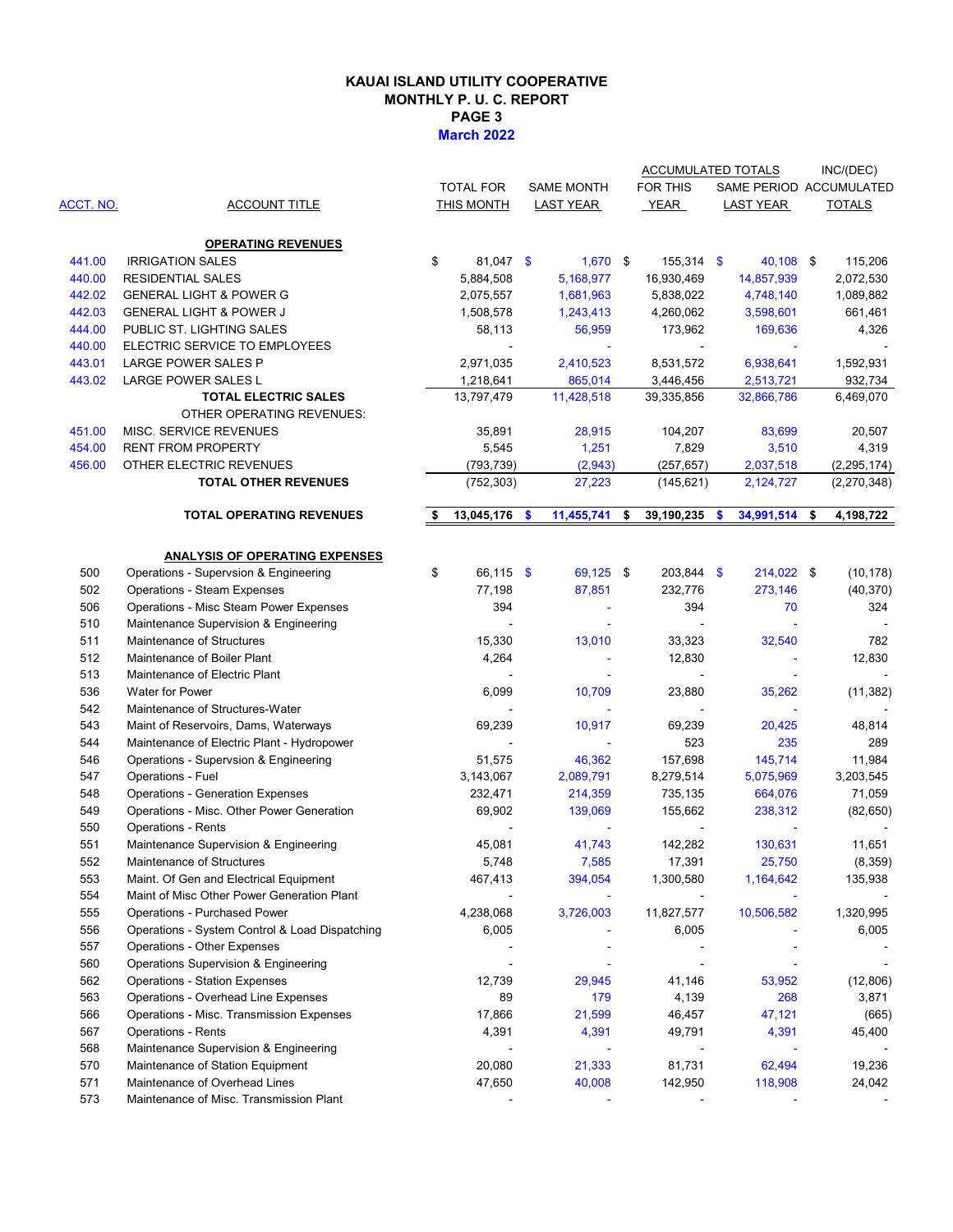#### **March 2022 KAUAI ISLAND UTILITY COOPERATIVE MONTHLY P. U. C. REPORT PAGE 3A**

|           |                                                         |                  |                   |                 | <b>ACCUMULATED TOTALS</b> | INC/(DEC)               |
|-----------|---------------------------------------------------------|------------------|-------------------|-----------------|---------------------------|-------------------------|
|           |                                                         | <b>TOTAL FOR</b> | <b>SAME MONTH</b> | <b>FOR THIS</b> |                           | SAME PERIOD ACCUMULATED |
| ACCT. NO. | <b>ACCOUNT TITLE</b>                                    | THIS MONTH       | <b>LAST YEAR</b>  | YEAR            | <b>LAST YEAR</b>          | <b>TOTALS</b>           |
| 580       | Operations - Supervsion & Engineering                   | 13,244           | 4,016             | 36,451          | 11,495                    | 24,957                  |
| 582       | <b>Operations - Station Expenses</b>                    | 16,208           | 28,050            | 43,047          | 60,600                    | (17, 553)               |
| 583       | Operations - Overhead Line Expenses                     | 119              | 4,159             | 1,629           | 6,154                     | (4, 525)                |
| 584       | Operations - Underground Line Expenses                  |                  | 658               | 8,421           | 4,124                     | 4,297                   |
| 586       | <b>Operations - Meter Expense</b>                       | 46,053           | 38,485            | 108,720         | 115,347                   | (6,626)                 |
| 588       | Operations - Misc. Distribution Expenses                | 60,784           | 74,538            | 161,343         | 186,143                   | (24, 800)               |
| 589       | <b>Operations - Rents</b>                               | 3,479            | 3,479             | 8,044           | 3,684                     | 4,360                   |
| 590       | Maintenance Supervision & Engineering                   | 8,245            | 19,974            | 37,935          | 58,981                    | (21,046)                |
| 591       | Maintenance of Structures                               |                  | ä,                | $\blacksquare$  |                           |                         |
| 592       | Maintenance of Station Equipment                        | 26,532           | 66,465            | 85,801          | 119,866                   | (34,065)                |
| 593       | Maintenance of Overhead Lines                           | 264,058          | 309,059           | 836,775         | 885,871                   | (49,096)                |
| 594       | Maintenance of Underground Lines                        | 60,251           | 36,530            | 134,751         | 106,306                   | 28,445                  |
| 595       | Maintenance of Line Transformers                        |                  |                   |                 |                           |                         |
| 596       | Maint. of Street Lighting & Signal Systems              | 1,091            | 192               | 2,240           | 1,627                     | 614                     |
| 597       | Maintenance of Meters                                   | 220              | 1,000             | 9,300           | 2,350                     | 6,950                   |
| 901       | Operations - Member Service Supervision                 | 30,893           | 28,406            | 92,027          | 84,621                    | 7,406                   |
| 902       | <b>Operations - Meter Reading Expenses</b>              | 14,316           | 33,000            | 43,981          | 84,527                    | (40, 545)               |
| 903       | Operations - Member Records & Collection Exp.           | 135,912          | 122,123           | 381,392         | 356,579                   | 24,813                  |
| 904       | Operations - Uncollectible Accounts                     | 12,828           | 11,749            | 39,489          | 35,669                    | 3,820                   |
| 907       | Operations - Member Services - Supervision              |                  | $\Delta$          |                 |                           |                         |
| 908       | Operations - Member Services - Energy Services          | 25,165           | 13,163            | 50,121          | 36,901                    | 13,220                  |
| 909       | Operations - Informational & Instructional Advert. Exp. | 6,793            | 6,640             | 15,439          | 13,786                    | 1,654                   |
| 910       | Operations - Misc. Member Svc & Infor. Exp.             |                  |                   |                 |                           |                         |
| 911       | Operations - Sales - Supervision                        |                  |                   |                 |                           |                         |
| 920       | Operations - Admiinistrative & General Salaries         | 653,427          | 649,493           | 2,019,860       | 1,958,946                 | 60,914                  |
| 921       | Operations - Office Supplies and Expense                | 54,606           | 56,618            | 149,859         | 150,205                   | (346)                   |
| 923       | Operations - Outside Service Employed                   | 153,849          | 188,159           | 1,955,202       | 1,845,180                 | 110,022                 |
| 924       | Operations - Property Insurance                         | 89,721           | 105,391           | 269,163         | 316,174                   | (47, 011)               |
| 928       | <b>Operations - Regulatory Commission Expense</b>       | 94,798           | 105,832           | 275,415         | 283,247                   | (7, 832)                |
| 930       | <b>Operations - General Advertising Expenses</b>        | 53,185           | 40,090            | 139,868         | 142,655                   | (2,787)                 |
| 931       | <b>Operations - Rents</b>                               | 118,426          | 118,426           | 355,277         | 355,277                   |                         |
| 935       | Maintenance of General Plant                            | 83,074           | 130,606           | 224,898         | 289,514                   | (64, 616)               |
|           | <b>TOTAL OPERATING EXPENSES:</b>                        | 10,628,061       | 9,164,334         | 31,051,315      | 26,330,339                | 4,720,976               |
|           | TOTAL OPERATION EXPENSES:                               | 9,509,786        | 8,071,858         | 27,918,767      | 23,310,199                | 4,657,671               |
|           | TOTAL MAINTENANCE EXPENSES:                             | 1,118,275        | 1,092,477         | 3,132,547       | 3,020,140                 | 63,305                  |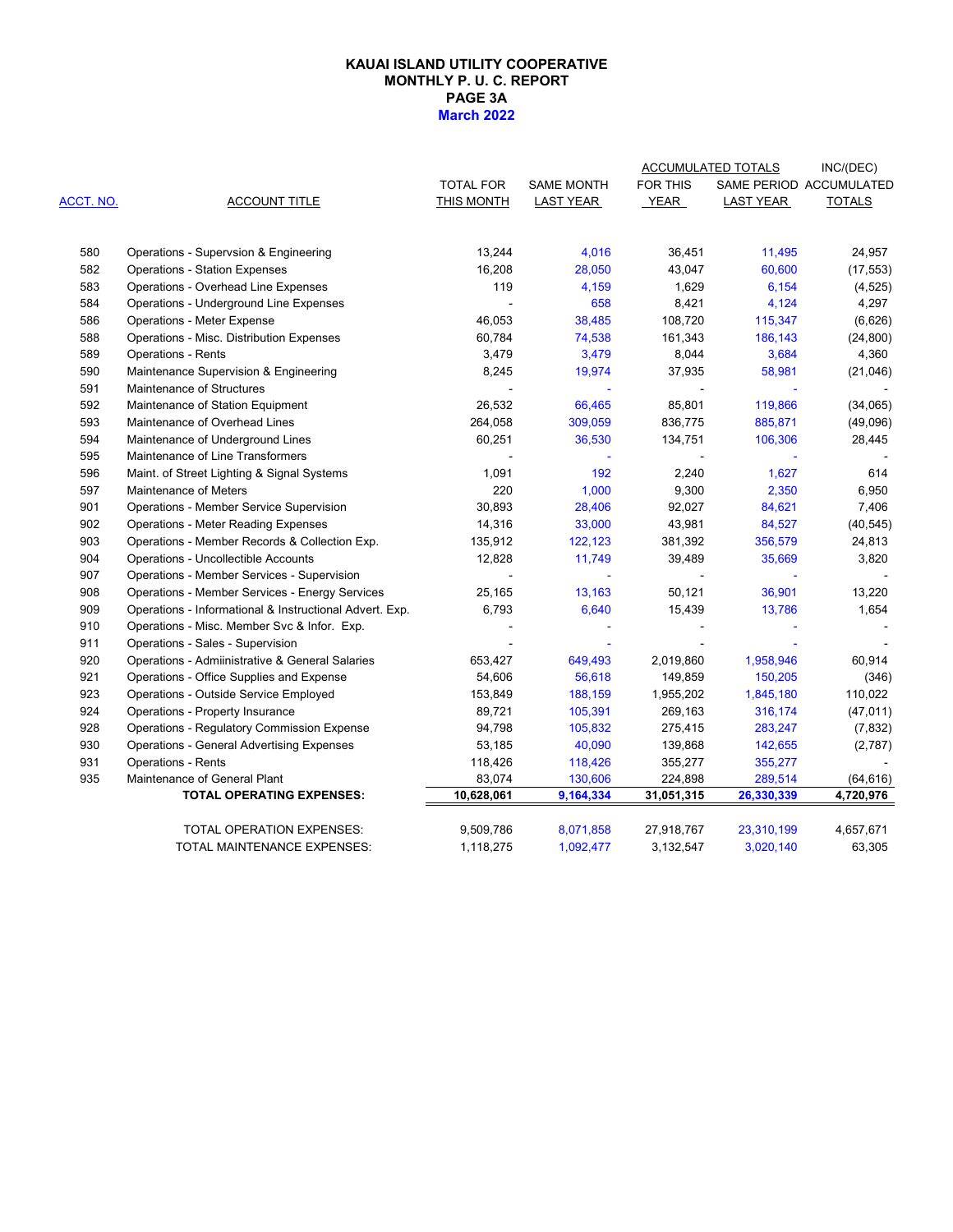## **KAUAI ISLAND UTILITY COOPERATIVE MONTHLY P. U. C. REPORT PAGE 4 March 2022**

|                                | TOTAL CONSUMERS<br><b>TOTAL METERS</b> |                   | <b>TOTAL KWH SALES</b> |                   |            |                    |
|--------------------------------|----------------------------------------|-------------------|------------------------|-------------------|------------|--------------------|
|                                |                                        | <b>SAME MONTH</b> |                        | <b>SAME MONTH</b> |            | <b>ACCUMULATED</b> |
| <b>ACCOUNT TITLE</b>           | THIS MONTH                             | LAST YEAR         | THIS MONTH             | <b>LAST YEAR</b>  | THIS MONTH | THIS YEAR          |
| RESIDENTIAL SALES "D"          | 29,895                                 | 29,748            | 29,895                 | 29,748            | 15,377,350 | 44,415,017         |
| GENERAL LIGHT & POWER "G"      | 4,651                                  | 4,589             | 4,651                  | 4,589             | 5,281,281  | 14,869,456         |
| GENERAL LIGHT & POWER "J"      | 293                                    | 293               | 293                    | 293               | 4,125,661  | 11,670,588         |
| <b>LARGE POWER SALES "P"</b>   | 107                                    | 102               | 107                    | 102               | 8,309,857  | 24,233,810         |
| LARGE POWER SALES "L"          | 15                                     | 14                | 15                     | 14                | 3.608.140  | 10,166,640         |
| IRRIGATION SALES               | $\overline{2}$                         | 3                 | $\overline{2}$         | 3                 | 291.138    | 588,390            |
| PUBLIC ST. LIGHTING SALES "SL" | 3.772                                  | 3.766             | 3.772                  | 3.766             | 63,667     | 191,052            |
| ELECTRIC SERVICE TO EMPLOYEES  | 0                                      | $\Omega$          | 0                      | $\Omega$          | 0          | 0                  |
| <b>TOTALS</b>                  | 38.735                                 | 38.515            | 38.735                 | 38.515            | 37.057.094 | 106.134.953        |

|                              | <b>SYSTEM PEAK</b>  |  |        |                      |            |             |  |  |
|------------------------------|---------------------|--|--------|----------------------|------------|-------------|--|--|
|                              |                     |  |        | THIS MONTH LAST YEAR |            |             |  |  |
| KWH USED - NO CHARGE         | XXXXXXXX XXXXXXXXXX |  |        | <b>XXXXXXXXXX</b>    | 249.494    | 676,200     |  |  |
| KWH LOST - UNACCOUNTED       |                     |  |        |                      | 3,487,781  | 5,504,733   |  |  |
| KWH - NET TO SYSTEM          |                     |  |        |                      | 40.794.369 | 112,315,886 |  |  |
| <b>KWH - STATION USE</b>     |                     |  |        |                      | 467.568    | 1,341,966   |  |  |
| KWH & KW GENERATED - STEAM   | XXXXXXXX XXXXXXXXXX |  | (503)  | (318)                | 0          | 0           |  |  |
| KWH & KW GENERATED - HYDRO   | XXXXXXXX XXXXXXXXXX |  | 180    | 0                    | 198.940    | 688,814     |  |  |
| KWH & KW GENERATED - DIESEL  | XXXXXXXX XXXXXXXXXX |  | 42,190 | 33,098               | 15,832,436 | 43,966,320  |  |  |
| TOTAL KWH & KW GENERATED     | XXXXXXXX XXXXXXXXXX |  | 41,867 | 32,780               | 16,031,376 | 44,655,134  |  |  |
| TOTAL KWH & KW PURCHASED     | XXXXXXXX XXXXXXXXXX |  | 31.229 | 29.390               | 25,230,561 | 69,002,718  |  |  |
| PERCENTAGE OF KWH USED - N/C |                     |  |        |                      | 0.61%      | 0.60%       |  |  |
|                              |                     |  |        |                      | 8.50%      | 4.90%       |  |  |
|                              |                     |  |        |                      |            |             |  |  |
| AVERAGE COST PER KWH SOLD    |                     |  |        |                      |            |             |  |  |
|                              |                     |  |        |                      |            |             |  |  |
| AVERAGE NET INCOME/KWH SOLD  |                     |  |        |                      |            |             |  |  |
|                              |                     |  |        |                      |            |             |  |  |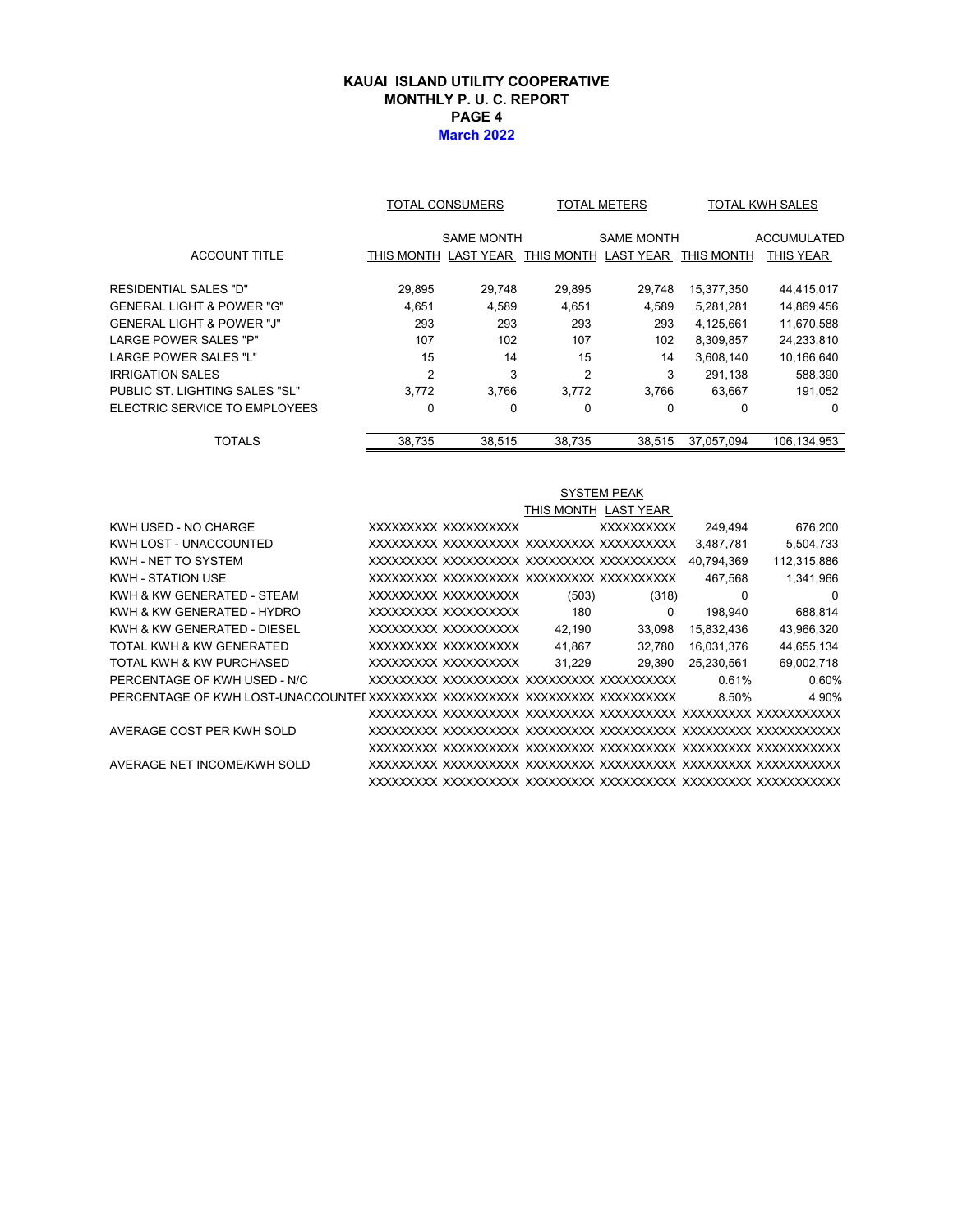#### **PAGE 5 March 2022 KAUAI ISLAND UTILITY COOPERATIVE MONTHLY P. U. C. REPORT**

|                                                                                                                                                                                                                                           |                                                                                         | NET REVENUES RECEIVED                                                                | <b>AVERAGE KWH</b><br><b>SOLD PER CUSTOMER</b>               |                                                          |                                                                                               | <b>AVERAGE NET REVENUE</b><br>PER KWH SOLD                                              |  |
|-------------------------------------------------------------------------------------------------------------------------------------------------------------------------------------------------------------------------------------------|-----------------------------------------------------------------------------------------|--------------------------------------------------------------------------------------|--------------------------------------------------------------|----------------------------------------------------------|-----------------------------------------------------------------------------------------------|-----------------------------------------------------------------------------------------|--|
| <b>ACCOUNT TITLE</b>                                                                                                                                                                                                                      | THIS MONTH                                                                              | <b>SAME MONTH</b>                                                                    |                                                              | <b>SAME MONTH</b><br>LAST YEAR THIS MONTH LAST YEAR      | THIS MONTH                                                                                    | <b>SAME MONTH</b><br><b>LAST YEAR</b>                                                   |  |
| <b>RESIDENTIAL SALES "D"</b><br><b>GENERAL LIGHT &amp; POWER "G"</b><br><b>GENERAL LIGHT &amp; POWER "J"</b><br><b>LARGE POWER SALES "P"</b><br><b>LARGE POWER SALES "L"</b><br><b>IRRIGATION SALES</b><br>PUBLIC ST. LIGHTING SALES "SL" | \$<br>5,884,508<br>2,075,557<br>1,508,578<br>2,971,035<br>1,218,641<br>81,047<br>58,113 | 5,168,977<br>\$<br>1,681,963<br>1,243,413<br>2,410,523<br>865,014<br>1,670<br>56,959 | 514<br>1,136<br>14,081<br>77,662<br>240,543<br>145,569<br>17 | 479<br>976<br>12,302<br>71,310<br>180,829<br>3,048<br>17 | $$0.3826737$ \$<br>0.3930026<br>0.3656572<br>0.3575314<br>0.3377478<br>0.2783800<br>0.9127614 | 0.3629644<br>0.3757144<br>0.3449635<br>0.3314061<br>0.3416866<br>0.1826203<br>0.8871492 |  |
| <b>TOTALS</b>                                                                                                                                                                                                                             | 13,797,479<br>S.                                                                        | \$11,428,518                                                                         | 957                                                          | 836                                                      | \$0.3723303                                                                                   | \$<br>0.3549146                                                                         |  |
| KWH USED - NO CHARGE<br>KWH LOST - UNACCOUNTED<br>KWH - NET TO SYSTEM<br>KWH - STATION USE<br>KWH & KW GENERATED - STEAM                                                                                                                  |                                                                                         | XXXXXXXXXX XXXXXXXXXX                                                                |                                                              |                                                          |                                                                                               | XXXXXXXXX XXXXXXXXX XXXXXXXXXXXX                                                        |  |
| KWH & KW GENERATED - DIESEL<br>TOTAL KWH & KW GENERATED<br>TOTAL KWH & KW PURCHASED                                                                                                                                                       |                                                                                         |                                                                                      |                                                              |                                                          |                                                                                               |                                                                                         |  |

| PERCENTAGE OF KWH USED - N/C |            |  |                                                             |  |  |  |          |
|------------------------------|------------|--|-------------------------------------------------------------|--|--|--|----------|
|                              |            |  |                                                             |  |  |  |          |
|                              |            |  |                                                             |  |  |  |          |
| AVERAGE COST PER KWH SOLD    |            |  | \$13.031.783 \$11.413.667 XXXXXXXXX XXXXXXXXX \$0.351668 \$ |  |  |  | 0.354453 |
|                              |            |  |                                                             |  |  |  |          |
| AVERAGE NET INCOME/KWH SOLD  | 765.696 \$ |  | 14.851 XXXXXXXXX XXXXXXXXXX \$ 0.020663 \$                  |  |  |  | 0.000461 |
|                              |            |  |                                                             |  |  |  |          |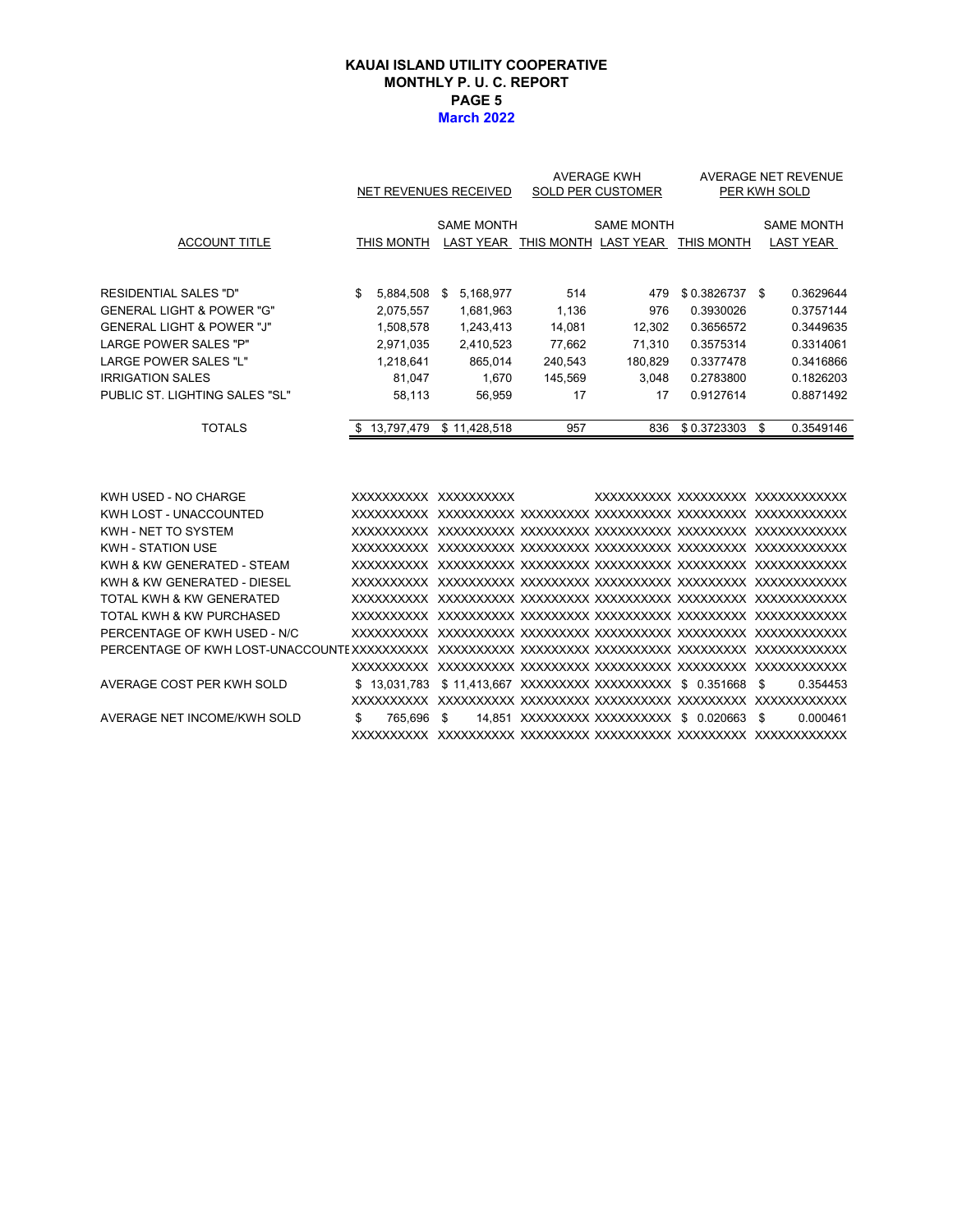#### **KAUAI ISLAND UTILITY COOPERATIVE MONTHLY P. U. C. REPORT PAGE 5A March 2022**

|                                |     | AVERAGE NET REVENUE |    |                   | PERCENT OF TOTAL        |                   |  |
|--------------------------------|-----|---------------------|----|-------------------|-------------------------|-------------------|--|
|                                |     | <b>PER CUSTOMER</b> |    |                   | <b>REVENUE RECEIVED</b> |                   |  |
|                                |     |                     |    | <b>SAME MONTH</b> |                         | <b>SAME MONTH</b> |  |
| <b>ACCOUNT TITLE</b>           |     | THIS MONTH          |    | <b>LAST YEAR</b>  | THIS MONTH              | <b>LAST YEAR</b>  |  |
|                                |     |                     |    |                   |                         |                   |  |
| RESIDENTIAL SALES "D"          | \$  | 197S                |    | 174               | 42.65%                  | 45.23%            |  |
| GENERAL LIGHT & POWER "G"      |     | 446                 |    | 367               | 15.04%                  | 14.72%            |  |
| GENERAL LIGHT & POWER "J"      |     | 5,149               |    | 4,244             | 10.93%                  | 10.88%            |  |
| LARGE POWER SALES "L"          |     | 27,767              |    | 23,633            | 21.53%                  | 21.09%            |  |
| LARGE POWER SALES "P"          |     | 81,243              |    | 61,787            | 8.83%                   | 7.57%             |  |
| IRRIGATION SALES               |     | 40.524              |    | 557               | 0.59%                   | 0.01%             |  |
| PUBLIC ST. LIGHTING SALES "SL" |     | 15                  |    | 15                | 0.42%                   | 0.50%             |  |
| ELECTRIC SERVICE TO EMPLOYEES  |     | 0                   |    | 0                 | $0.00\%$                | $0.00\%$          |  |
| <b>TOTALS</b>                  | \$. | 356                 | \$ | 297               | 100.00%                 | 100.00%           |  |
|                                |     |                     |    |                   |                         |                   |  |

KWH USED - NO CHARGE XXXXXXXXXXX XXXXXXXXXXX XXXXXXXXXXX KWH LOST - UNACCOUNTED XXXXXXXXXXX XXXXXXXXXXX XXXXXXXXXXX XXXXXXXXXXX KWH - NET TO SYSTEM XXXXXXXXXXX XXXXXXXXXXX XXXXXXXXXXX XXXXXXXXXXX KWH - STATION USE XXXXXXXXXXX XXXXXXXXXXX XXXXXXXXXXX XXXXXXXXXXX KWH & KW GENERATED - STEAM XXXXXXXXXXX XXXXXXXXXXX XXXXXXXXXXX XXXXXXXXXXX KWH & KW GENERATED - DIESEL XXXXXXXXXXX XXXXXXXXXXX XXXXXXXXXXX XXXXXXXXXXX TOTAL KWH & KW GENERATED XXXXXXXXXXX XXXXXXXXXXX XXXXXXXXXXX XXXXXXXXXXX TOTAL KWH & KW PURCHASED XXXXXXXXXXX XXXXXXXXXXX XXXXXXXXXXX XXXXXXXXXXX PERCENTAGE OF KWH USED - N/C XXXXXXXXXXX XXXXXXXXXXX XXXXXXXXXXX XXXXXXXXXXX PERCENTAGE OF KWH LOST-UNACCOUNTED XXXXXXXXXXX XXXXXXXXXXX XXXXXXXXXXX XXXXXXXXXXX XXXXXXXXXXX XXXXXXXXXXX XXXXXXXXXXX XXXXXXXXXXX AVERAGE COST PER KWH SOLD XXXXXXXXXXX XXXXXXXXXXX XXXXXXXXXXX XXXXXXXXXXX XXXXXXXXXXX XXXXXXXXXXX XXXXXXXXXXX XXXXXXXXXXX AVERAGE NET INCOME/KWH SOLD XXXXXXXXXXX XXXXXXXXXXX XXXXXXXXXXX XXXXXXXXXXX XXXXXXXXXXX XXXXXXXXXXX XXXXXXXXXXX XXXXXXXXXXX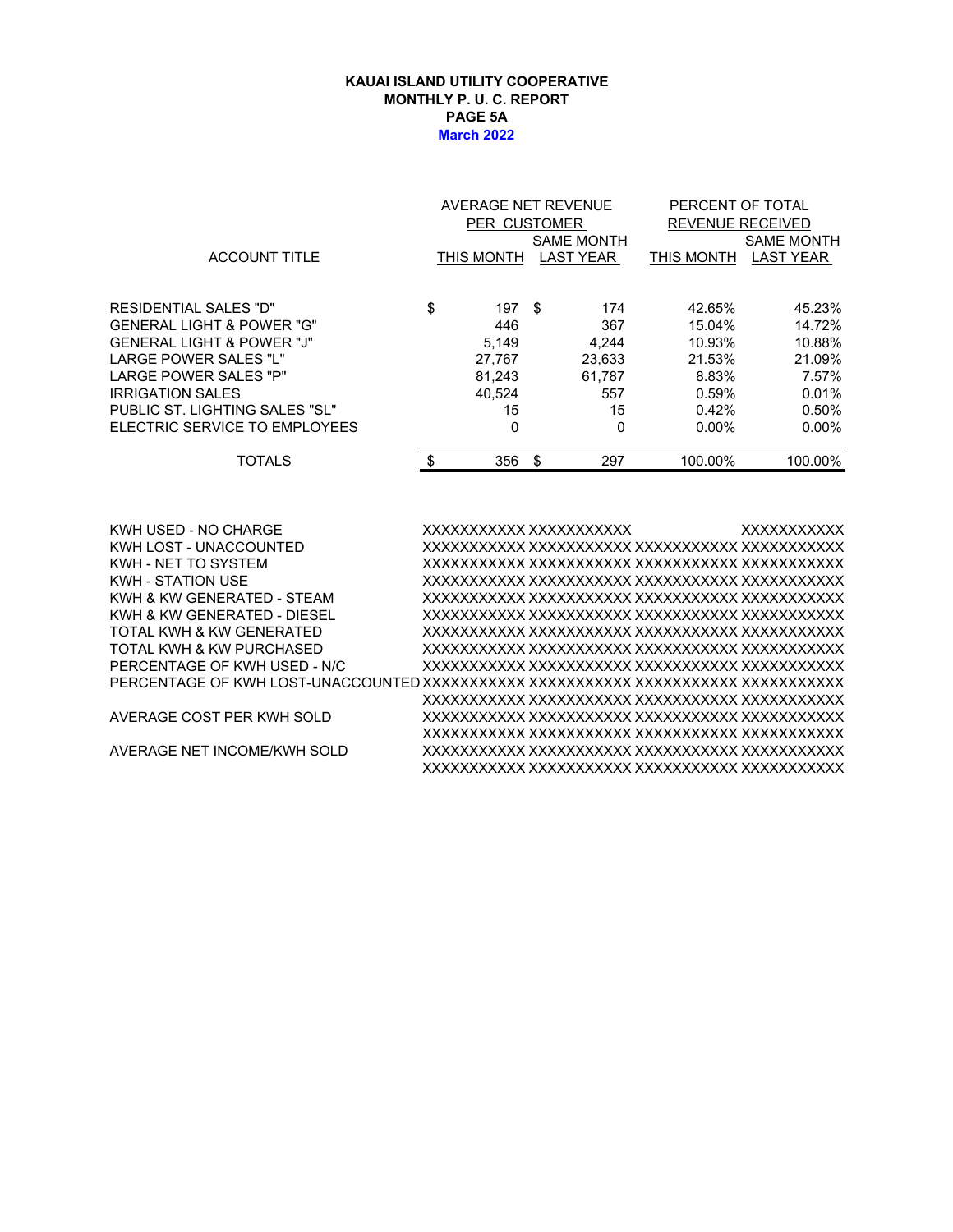### **KAUAI ISLAND UTILITY COOPERATIVE MONTHLY STATISTICAL INFORMATION MONTHLY P. U. C. REPORT PAGE 6 March 2022**

|                                      | TOTALS FOR THIS MONTH |                 | <b>ACCUMULATED TOTALS</b><br><b>FOR THIS YEAR</b> |    |                   |  |
|--------------------------------------|-----------------------|-----------------|---------------------------------------------------|----|-------------------|--|
| <b>GENERATING STATION STATISTICS</b> | <b>FUEL OIL</b>       | DIESEL OIL      | <b>FUEL OIL</b>                                   |    | <b>DIESEL OIL</b> |  |
| BARRELS OF OIL CONSUMED              | None                  | 28.316          | None                                              |    | 78.941            |  |
| AVE COST PER BBL OF OIL CONSUMED(\$) | N/A                   | \$<br>111.00    | N/A                                               | \$ | 104.88            |  |
| TOTAL COST OF OIL CONSUMED(\$)       | N/A                   | \$<br>3,143,067 | N/A                                               | \$ | 8,279,514         |  |
| COST OF OIL PER KWH GENERATED(\$)    | N/A                   | \$<br>0.19852   | N/A                                               | \$ | 0.18831           |  |
| MONTH END PRICE PER BARREL(\$)       | N/A                   | \$142.97        |                                                   |    |                   |  |

| NON-<br><b>BARGAINING</b> | <b>BARGAINING</b> | <b>TOTAL</b> | YEAR TO DATE |
|---------------------------|-------------------|--------------|--------------|
| 54                        | 81                | 135          |              |
| n/a                       | n/a               | 2,294,935    | 6,832,182    |
| n/a                       | n/a               | 382.290      | 1,073,899    |
| n/a                       | n/a               | 52.149       | 173.455      |
| n/a                       | n/a               | 1,860,496    | 5.584.828    |
|                           |                   |              |              |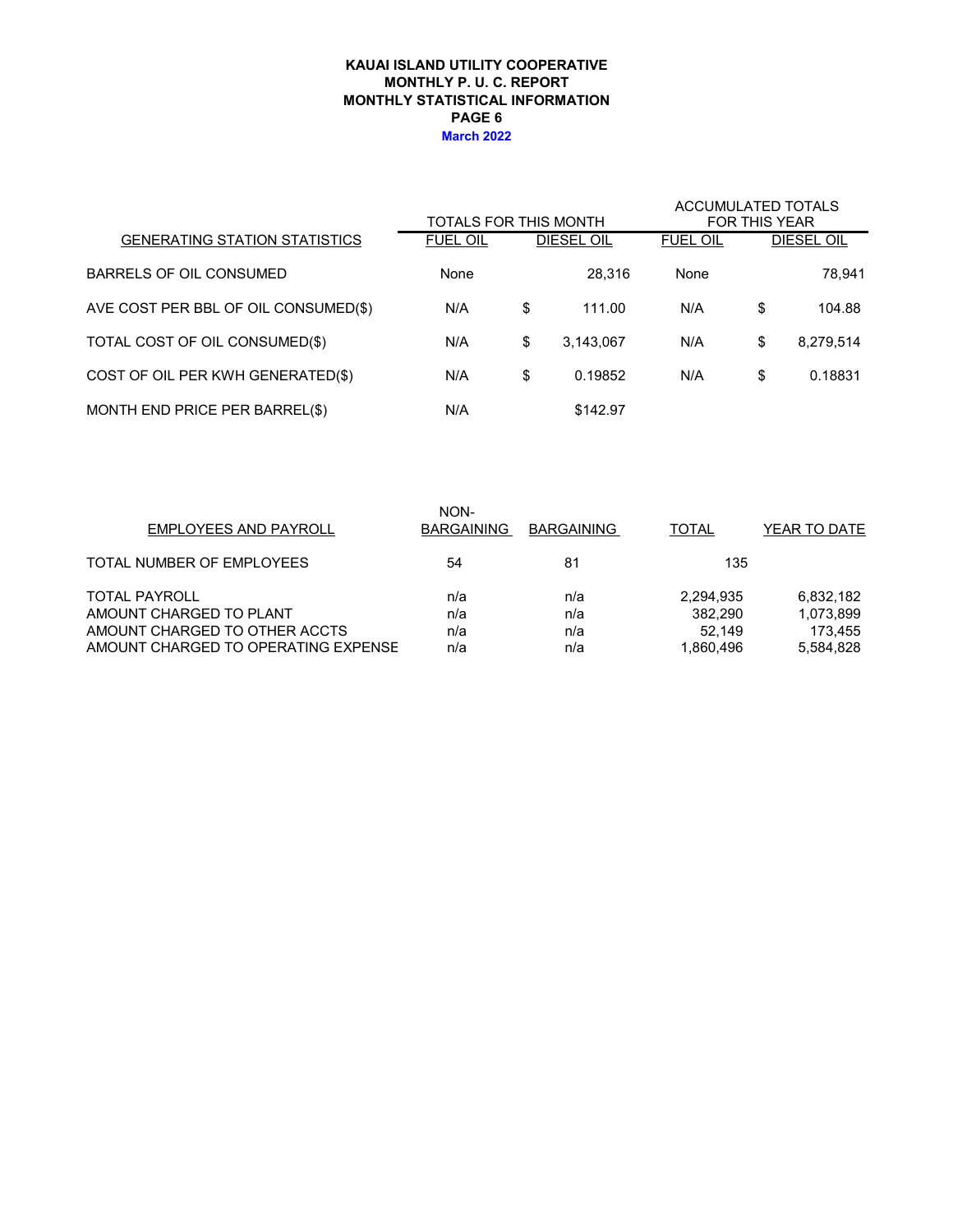#### **KAUAI ISLAND UTILITY COOPERATIVE MONTHLY P. U. C. REPORT TRANSMISSION & DISTRIBUTION PAGE 6A March 2022**

|                                                                          |                    | FOR THIS MONTH | SAME PERIOD LAST YEAR |                  |  |  |  |
|--------------------------------------------------------------------------|--------------------|----------------|-----------------------|------------------|--|--|--|
|                                                                          | <b>HIGHER THAN</b> | 7.2 K.V.       | HIGHER THAN           | $7.2$ K.V.       |  |  |  |
| DESCRIPTION:                                                             | <u>7.2 K.V.</u>    | AND LOWER      | <u>7.2 K.V.</u>       | <b>AND LOWER</b> |  |  |  |
|                                                                          |                    |                |                       |                  |  |  |  |
| <b>TRANSMISSION SYSTEM</b>                                               |                    |                |                       |                  |  |  |  |
| LINE LENGTH-NUMBER OF MILES:                                             |                    |                |                       |                  |  |  |  |
| 33,000-69,000 VOLTS 3 PHASE PRIMARY 171.37                               |                    |                | 171.37                |                  |  |  |  |
|                                                                          |                    |                |                       |                  |  |  |  |
| <b>DISTRIBUTION SYSTEM</b>                                               |                    |                |                       |                  |  |  |  |
| LINE LENGTH-NUMBER OF MILES:                                             |                    |                |                       |                  |  |  |  |
|                                                                          |                    |                |                       |                  |  |  |  |
| 12,000 VOLTS 3 PHASE PRIMARY                                             | 473.30             |                | 467.38                |                  |  |  |  |
| 12,000 VOLTS 1 PHASE PRIMARY                                             | 31.69              |                | 31.69                 |                  |  |  |  |
| 7,200 VOLTS 3 PHASE PRIMARY                                              |                    | 23.69          |                       | 23.69            |  |  |  |
| 7,200 VOLTS 1 PHASE PRIMARY                                              |                    | 296.80         |                       | 294.71           |  |  |  |
| 4,160 VOLTS 3 PHASE PRIMARY 4 WIRE<br>4,160 VOLTS 1 PHASE PRIMARY 3 WIRE |                    | 0.46<br>0.00   |                       | 0.46<br>0.00     |  |  |  |
| 2,300 VOLTS 3 PHASE PRIMARY                                              |                    | 0.00           |                       | 0.00             |  |  |  |
| 2,300 VOLTS 1 PHASE PRIMARY                                              |                    | 2.70           |                       | 2.70             |  |  |  |
| 120/240 VOLTS 4,3,&2 WIRE SECONDARY                                      |                    | 527.07         |                       | 525.87           |  |  |  |
| ST. LIGHT SYSTEMS, MULTIPLE & SERIES                                     |                    | 0.00           |                       | 0.00             |  |  |  |
|                                                                          |                    |                |                       |                  |  |  |  |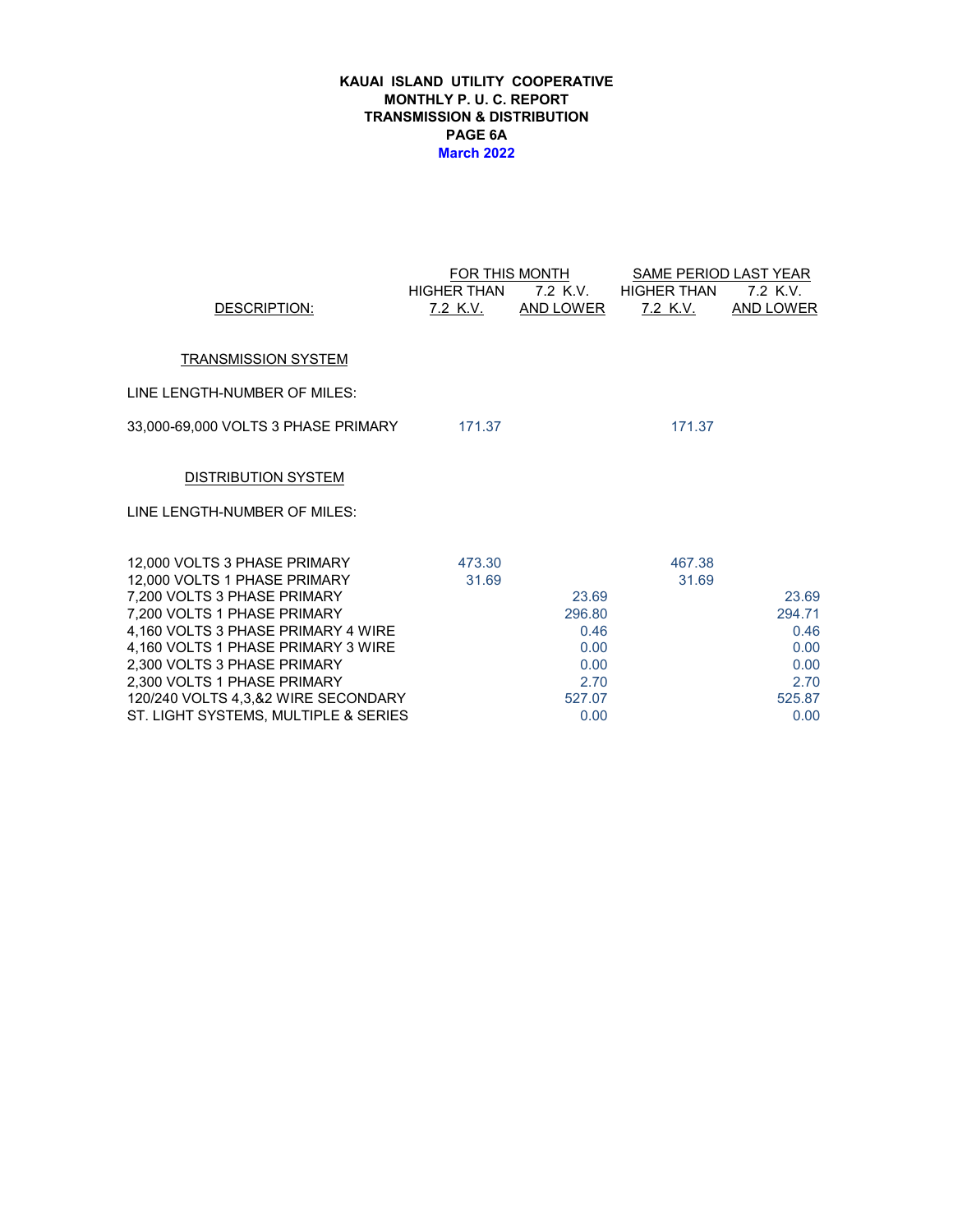### **KAUAI ISLAND UTILITY COOPERATIVE MONTHLY P. U. C. REPORT ASSETS AND OTHER DEBITS March 2022 PAGE 7**

|            | <b>TOTAL ASSETS AND OTHER DEBITS</b>                         | S    | 395,129,854 \$                       |      | 390,843,475         | - \$ | 380,790,864                  | - \$ | (4, 286, 379)                |
|------------|--------------------------------------------------------------|------|--------------------------------------|------|---------------------|------|------------------------------|------|------------------------------|
|            |                                                              |      |                                      |      |                     |      |                              |      |                              |
|            | <b>TOTAL DEFERRED DEBITS</b>                                 | s,   | 33,423,472                           | - \$ | 33,168,634 \$       |      | 29,319,877 \$                |      | (254, 838)                   |
| 186        | OTHER DEFERRED DEBITS                                        |      | 120.650                              |      | 179,049             |      | 341,314                      |      | 58,400                       |
| 184        | <b>CLEARING ACCOUNTS</b>                                     |      |                                      |      | (242, 582)          |      | (28, 324)                    |      | (242, 582)                   |
| 183        | PRELIMINARY SURVEY & INVESTIGATION                           |      | 10,592,886                           |      | 10,685,447          |      | 9,433,792                    |      | 92,561                       |
| 181<br>182 | UNAMORTIZED DEBT DISCOUNT & EXP.<br><b>REGULATORY ASSETS</b> |      | 22,709,936                           |      | 22,546,720          |      | 19,573,094                   |      | (163, 216)                   |
|            |                                                              |      |                                      |      |                     |      |                              |      |                              |
|            | <b>TOTAL CURRENT AND ACCRUED ASSETS</b>                      | \$   | 69,748,624                           | \$   | 66,644,760          | - \$ | 62,918,444                   | \$   | (3, 103, 865)                |
| 173        | ACCRUED UTILITY REVENUE                                      |      | 8,871,472                            |      | 8,362,699           |      | 6,959,354                    |      | (508, 772)                   |
| 171        | INTEREST AND DIVIDEND RECEIVABLE                             |      | 11,287                               |      | 8,620               |      | 3,122                        |      | (2,667)                      |
| 165        | <b>PREPAYMENTS</b>                                           |      | 2,670,513                            |      | 2,218,806           |      | 1,364,603                    |      | (451, 707)                   |
| 154        | MATERIALS AND SUPPLIES-UTILITY                               |      | 17,378,619                           |      | 16,734,055          |      | 15,369,777                   |      | (644, 564)                   |
| 151        | <b>FUEL STOCK</b>                                            |      | 1,681,328                            |      | 1,927,790           |      | 1,302,814                    |      | 246,462                      |
| 144        | ACCUM. PROV. FOR UNCOLLECTIBLES-CR.                          |      | (569, 999)                           |      | (540, 274)          |      | (1, 106, 341)                |      | 29,725                       |
| 143        | OTHER ACCOUNTS RECEIVABLE                                    |      | 601,395                              |      | 662,856             |      | 446,815                      |      | 61,461                       |
| 142        | <b>CUSTOMER ACCOUNTS RECEIVABLE</b>                          |      | 11,569,706                           |      | 10,237,399          |      | 10,007,588                   |      | (1, 332, 307)                |
| 136        | <b>TEMPORARY INVESTMENTS</b>                                 |      | 19,138,407                           |      | 19,139,453          |      | 19,134,222                   |      | 1.046                        |
| 135        | <b>WORKING FUNDS</b>                                         |      | 23,000                               |      | 23,000              |      | 23,000                       |      |                              |
| 134        | <b>SPECIAL DEPOSITS</b>                                      |      | 393                                  |      | (14, 403)           |      | (8,083)                      |      | (14, 797)                    |
| 131        | <b>CASH</b>                                                  |      | 8,372,502                            |      | 7,884,759           |      | 9,421,574                    |      | (487, 743)                   |
|            | <b>TOTAL OTHER PROPERTY &amp; INVESTMENTS</b>                | - \$ | 28.496.087                           | \$   | 28, 152, 838        | - \$ | 30.012.090                   | - \$ | $\overline{(343,249)}$       |
| 123        | INVEST IN ASSOC ORG - PAT CAP                                |      | 2,529,942                            |      | 2,500,776           |      | 2,468,736                    |      | (29, 167)                    |
| 123        | <b>INVESTMENT IN KRS1 / KRS2H</b>                            |      | 25,966,145                           |      | 25,652,062          |      | 27,543,354                   |      | (314, 082)                   |
| 122        | DEPRECIATION OF NON-UTILITY PLANT                            |      |                                      |      |                     |      |                              |      |                              |
| 121        | NON-UTILITY PROPERTY                                         |      |                                      |      |                     |      |                              |      |                              |
|            | <b>TOTAL UTILITY PLANT LESS RESERVES</b>                     | \$   | 263,461,671                          | \$   | 262,877,243 \$      |      | 258,540,453                  | \$   | (584, 428)                   |
| 109        | OTHER UTILITY PLANT ADJUSTMENTS                              |      | 54,852,453                           |      | 54,852,453          |      | 54,852,453                   |      |                              |
| 107        | <b>CONSTRUCTION WORK IN PROGRESS</b>                         |      | 11,830,945                           |      | 14,057,141          |      | 8,310,827                    |      | 2,226,196                    |
|            | UTILITY PLANT LESS RESERVES                                  |      | 196,778,272                          |      | 193,967,648         |      | 195, 377, 173                |      | (2,810,624)                  |
| 108        | ACCUM. PROV. FOR DEPRECIATION                                |      | 325,718,580                          |      | 327,881,429         |      | 318,032,714                  |      | 2,162,849                    |
| 101        | UTILITY PLANT IN SERVICE                                     | \$   | 522,496,852                          | \$   | 521,849,077 \$      |      | 513,409,887 \$               |      | (647, 775)                   |
|            |                                                              |      |                                      |      |                     |      |                              |      |                              |
|            |                                                              |      | <b>LAST YEAR</b>                     |      | <b>MONTH</b>        |      | <b>LAST YEAR</b>             |      | DURING YEAR                  |
|            |                                                              |      | <b>BALANCE AT</b><br><b>CLOSE OF</b> |      | AT CLOSE<br>OF THIS |      | <b>SAME</b><br><b>PERIOD</b> |      | INCREASE/<br><b>DECREASE</b> |
|            |                                                              |      | $Dec-21$                             |      | Mar-22              |      | Mar-21                       |      |                              |
|            |                                                              |      | <b>Audited</b>                       |      |                     |      |                              |      |                              |
|            |                                                              |      |                                      |      |                     |      |                              |      |                              |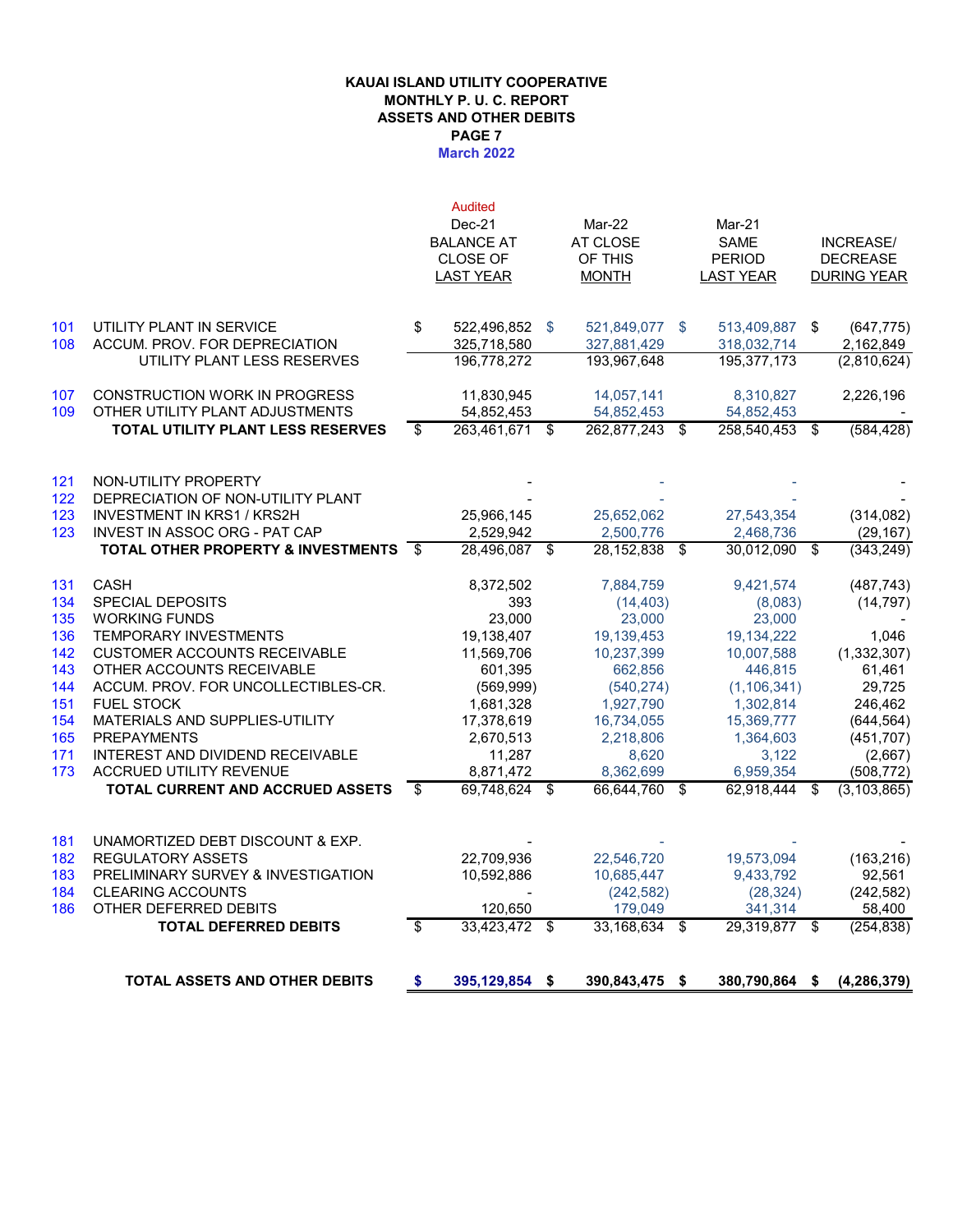#### **March 2022 KAUAI ISLAND UTILITY COOPERATIVE MONTHLY P. U. C. REPORT LIABILITIES AND OTHER CREDITS PAGE 8**

|            | <b>TOTAL LIABILITIES AND OTHER CREDITS</b>          | \$                       | 395,129,854 \$                | 390,843,475 \$             |     | 380,790,864 \$             |      | (4, 286, 379)            |
|------------|-----------------------------------------------------|--------------------------|-------------------------------|----------------------------|-----|----------------------------|------|--------------------------|
|            |                                                     |                          |                               |                            |     |                            |      |                          |
|            | <b>TOTAL DEFERRED CREDITS</b>                       | $\overline{\mathcal{S}}$ | 11,288,619 \$                 | 11,303,562 \$              |     | 11,379,171 \$              |      | 14,944                   |
| 254        | REGULATORY LIABILITY                                |                          | 219,132                       | 146,067                    |     | 438,327                    |      | (73,065)                 |
| 253        | OTHER DEFERRED CREDITS                              |                          | 3,924,715                     | 3,780,064                  |     | 5,109,482                  |      | (144, 650)               |
| 252        | <b>CUSTOMER ADVANCES FOR CONSTRUCTION</b>           |                          | 5,249,453                     | 5.482.112                  |     | 3,936,043                  |      | 232.659                  |
|            | 224.18 RUS REDLG GRANT                              |                          | 1,895,319                     | 1,895,319                  |     | 1,895,319                  |      |                          |
|            | <b>TOTAL CURRENT &amp; ACCRUED LIABILITIES</b>      | \$                       | $37,117,177$ \$               | 28,765,430                 | \$  | 26,174,985                 | \$   | (8, 351, 747)            |
| 242        | MISC. CURRENT & ACCRUED LIABILITIES                 |                          | 3,946,199                     | 2,915,382                  |     | 2,628,013                  |      | (1,030,817)              |
| 241        | TAX COLLECTIONS PAYABLE                             |                          | (0)                           | (0)                        |     |                            |      |                          |
| 238        | PATRONAGE CAPITAL PAYABLE                           |                          | 34,991                        | 34,991                     |     | 668                        |      |                          |
| 237        | <b>INTEREST ACCRUED</b>                             |                          | 876,836                       | 58,302                     |     | 72.969                     |      | (818, 534)               |
| 236        | <b>TAXES ACCRUED</b>                                |                          | 7,426,175                     | 4,607,302                  |     | 3,487,055                  |      | (2,818,873)              |
| 235        | <b>CUSTOMER DEPOSITS</b>                            |                          | 1,367,394                     | 1,434,591                  |     | 1,425,963                  |      | 67,196                   |
| 232        | <b>ACCOUNTS PAYABLE</b>                             |                          | 9,554,308                     | 5,803,589                  |     | 4,984,279                  |      | (3,750,719)              |
| 231        | <b>NOTES PAYABLE</b>                                |                          |                               |                            |     |                            |      |                          |
| 223        | CURRENT PORTION OF LONG TERM DEBT                   |                          | 13,911,273                    | 13,911,273                 |     | 13,576,038                 |      |                          |
|            | <b>TOTAL OTHER NONCURRENT LIABILITIES</b>           | \$                       | $(214, 503)$ \$               | $(275, 639)$ \$            |     | $(77, 492)$ \$             |      | (61, 136)                |
| 228        | ACC. PROVISION FOR PENSION & BENEFITS               |                          | (214, 503)                    | (275, 639)                 |     | (77, 492)                  |      | (61, 136)                |
|            |                                                     |                          |                               |                            |     |                            |      |                          |
|            | LONG TERM DEBT - CFC<br><b>TOTAL LONG TERM DEBT</b> | \$                       | 103,483,244<br>213,194,431 \$ | 101,870,872<br>217,959,606 | -S  | 108,428,234<br>216,540,251 | - \$ | (1,612,372)<br>4,765,175 |
| 224<br>224 | LONG TERM DEBT - RUS                                |                          | 109,711,186                   | 116,088,734                |     | 108,112,016                |      | 6,377,547                |
|            |                                                     |                          |                               |                            |     |                            |      |                          |
|            | <b>TOTAL MARGINS &amp; EQUITIES</b>                 | \$                       | $133,744,131$ \$              | 133,090,516                | \$  | 126,773,950                | \$   | (653, 615)               |
| 200        | <b>MEMBERSHIP FEES</b>                              |                          | 583                           | 587                        |     | 569                        |      | 4                        |
| 217        | <b>RETIRED CAPITAL CREDITS</b>                      |                          | 1,048,231                     | 1,053,375                  |     | 996,587                    |      | 5,143                    |
| 215        | OTHER MARGINS AND EQUITIES                          |                          | (864, 936)                    | (864, 936)                 |     | (1,028,145)                |      |                          |
| 201<br>201 | PATRONAGE CAPITAL<br>OPERATING MARGINS-CURRENT YEAR | \$                       | 125,263,400 \$<br>8,296,852   | 133,546,230<br>(644, 740)  | -\$ | 126,528,832<br>276,107     | \$   | 8,282,830<br>(8,941,593) |
|            |                                                     |                          |                               |                            |     |                            |      |                          |
|            |                                                     |                          | <b>LAST YEAR</b>              | <b>MONTH</b>               |     | <b>LAST YEAR</b>           |      | <b>DURING YEAR</b>       |
|            |                                                     |                          | CLOSE OF                      | OF THIS                    |     | <b>PERIOD</b>              |      | (DECREASE)               |
|            |                                                     |                          | <b>BALANCE AT</b>             | AT CLOSE                   |     | <b>SAME</b>                |      | <b>INCREASE/</b>         |
|            |                                                     |                          | $Dec-21$                      | Mar-22                     |     | Mar-21                     |      |                          |
|            |                                                     |                          | <b>Audited</b>                |                            |     |                            |      |                          |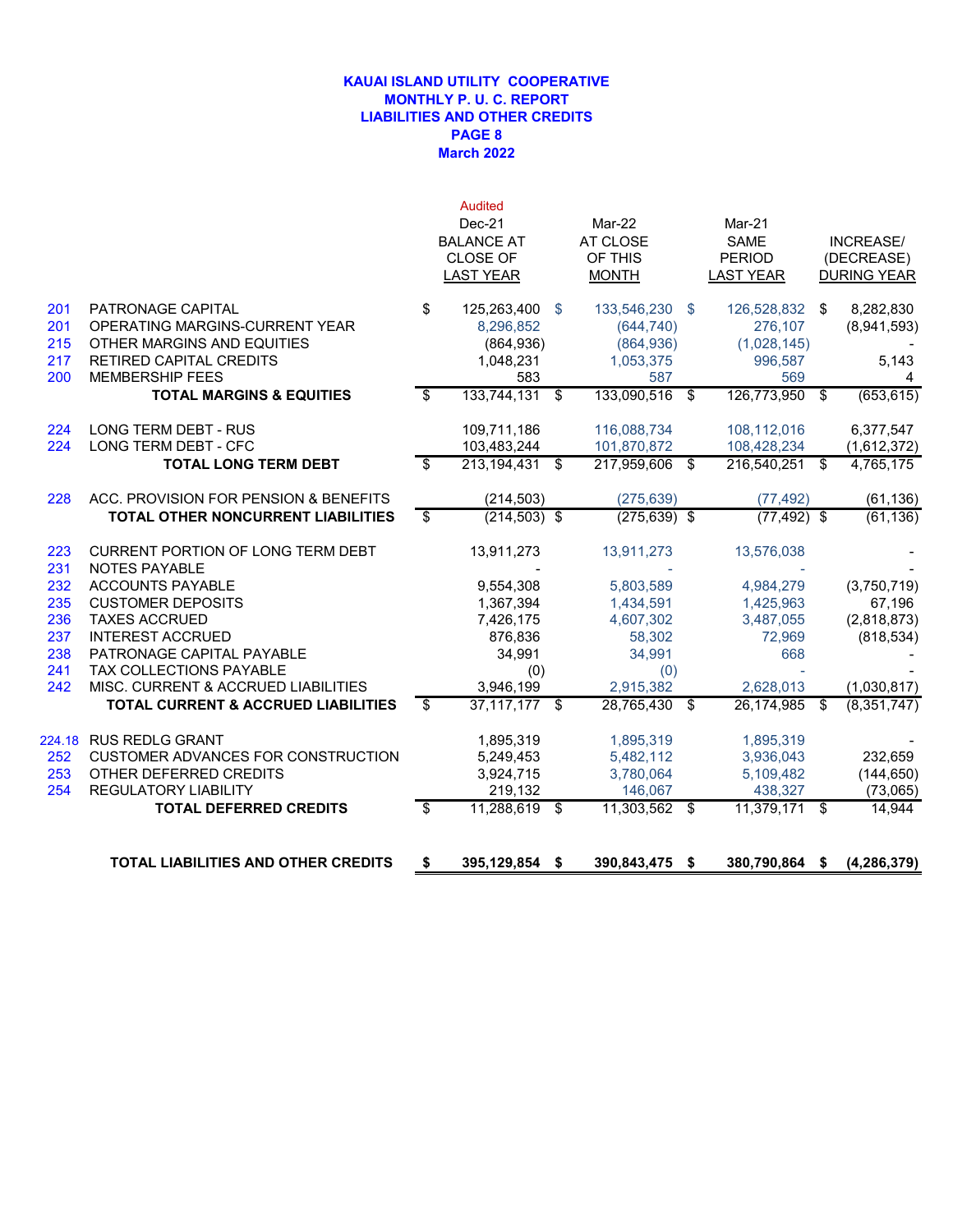#### **March 2022 KAUAI ISLAND UTILITY COOPERATIVE MONTHLY P. U. C. REPORT ANALYSIS OF UTILITY PLANT PAGE 9**

|                                                                              |                                                                                                                                                                                                                                                       |                                  | <b>Audited</b><br><b>BALANCE AT</b><br><b>CLOSE OF</b>                                                                     |                     | AT CLOSE<br>OF THIS                                                                                                             |                         | SAME<br><b>PERIOD</b>                                                                                                         |                         | <b>INCREASE/</b><br><b>DECREASE</b>                                                             |
|------------------------------------------------------------------------------|-------------------------------------------------------------------------------------------------------------------------------------------------------------------------------------------------------------------------------------------------------|----------------------------------|----------------------------------------------------------------------------------------------------------------------------|---------------------|---------------------------------------------------------------------------------------------------------------------------------|-------------------------|-------------------------------------------------------------------------------------------------------------------------------|-------------------------|-------------------------------------------------------------------------------------------------|
|                                                                              | <b>ACCOUNT TITLE:</b>                                                                                                                                                                                                                                 |                                  | <b>LAST YEAR</b>                                                                                                           |                     | <b>MONTH</b>                                                                                                                    |                         | <b>LAST YEAR</b>                                                                                                              |                         | <b>DURING YEAR</b>                                                                              |
|                                                                              | <b>UTILITY PLANT IN SERVICE:</b>                                                                                                                                                                                                                      |                                  |                                                                                                                            |                     |                                                                                                                                 |                         |                                                                                                                               |                         |                                                                                                 |
| 310-316                                                                      | <b>STEAM PRODUCTION</b>                                                                                                                                                                                                                               | \$                               | 27,339,627                                                                                                                 | \$                  | 27,339,627 \$                                                                                                                   |                         | 27,415,789                                                                                                                    | \$                      |                                                                                                 |
| 330-336                                                                      | <b>HYDRAULIC PRODUCTION</b>                                                                                                                                                                                                                           |                                  | 6,814,256                                                                                                                  |                     | 6,814,256                                                                                                                       |                         | 5,922,604                                                                                                                     |                         |                                                                                                 |
| 340-346                                                                      | OTHER PRODUCTION                                                                                                                                                                                                                                      |                                  | 127,398,066                                                                                                                |                     | 127,401,041                                                                                                                     |                         | 126,904,230                                                                                                                   |                         | 2,975                                                                                           |
| 350-356                                                                      | <b>TRANSMISSION PLANT</b>                                                                                                                                                                                                                             |                                  | 93,013,113                                                                                                                 |                     | 93,087,405                                                                                                                      |                         | 91,528,578                                                                                                                    |                         | 74,292                                                                                          |
| 360-373                                                                      | <b>DISTRIBUTION PLANT</b>                                                                                                                                                                                                                             |                                  | 219,833,025                                                                                                                |                     | 218,870,343                                                                                                                     |                         | 215, 177, 869                                                                                                                 |                         | (962, 682)                                                                                      |
| 389-398                                                                      | <b>GENERAL PLANT</b>                                                                                                                                                                                                                                  |                                  | 48,098,765                                                                                                                 |                     | 48,336,406                                                                                                                      |                         | 46,460,817                                                                                                                    |                         | 237,641                                                                                         |
|                                                                              | UTILITY PLANT IN SERVICE                                                                                                                                                                                                                              | \$                               | 522,496,852                                                                                                                | -\$                 | 521,849,077 \$                                                                                                                  |                         | 513,409,887 \$                                                                                                                |                         | (647, 775)                                                                                      |
| 114                                                                          | UTILITY PLANT ACQ ADJUSTMENT                                                                                                                                                                                                                          |                                  | 54,852,453                                                                                                                 |                     | 54,852,453                                                                                                                      |                         | 54,852,453                                                                                                                    |                         |                                                                                                 |
| 101                                                                          | <b>TOTAL UTILITY PLANT IN SERVICE</b>                                                                                                                                                                                                                 | $\boldsymbol{\mathsf{S}}$        | 577,349,305                                                                                                                | \$                  | 576,701,530                                                                                                                     | -\$                     | 568,262,340                                                                                                                   | \$                      | (647, 775)                                                                                      |
| 107                                                                          | <b>CONSTRUCTION WORK IN PROGRESS</b>                                                                                                                                                                                                                  | $\sqrt[6]{\frac{1}{2}}$          | 11,830,945                                                                                                                 | \$                  | 14,057,141                                                                                                                      | \$                      | 8,310,827                                                                                                                     | $\sqrt[6]{\frac{1}{2}}$ | 2,226,196                                                                                       |
|                                                                              | <b>TOTAL UTILITY PLANT</b>                                                                                                                                                                                                                            | $\overline{\mathcal{S}}$         | 589,180,250                                                                                                                | \$                  | 590,758,672                                                                                                                     | $\overline{\mathbf{s}}$ | 576, 573, 167                                                                                                                 | \$                      | 1,578,421                                                                                       |
|                                                                              | <b>ACCOUNT TITLE:</b>                                                                                                                                                                                                                                 |                                  | <b>BALANCE AT</b><br>CLOSE OF<br><b>LAST YEAR</b>                                                                          |                     | AT CLOSE<br>OF THIS<br><b>MONTH</b>                                                                                             |                         | <b>SAME</b><br><b>PERIOD</b><br><b>LAST YEAR</b>                                                                              |                         | <b>INCREASE/</b><br><b>DECREASE</b><br><b>DURING YEAR</b>                                       |
|                                                                              | RESERVES:                                                                                                                                                                                                                                             |                                  |                                                                                                                            |                     |                                                                                                                                 |                         |                                                                                                                               |                         |                                                                                                 |
| 310-316<br>330-336<br>340-346<br>350-356<br>360-373<br>389-398<br>115<br>108 | <b>STEAM PRODUCTION</b><br><b>HYDRAULIC PRODUCTION</b><br>OTHER PRODUCTION<br><b>TRANSMISSION PLANT</b><br><b>DISTRIBUTION PLANT</b><br><b>GENERAL PLANT</b><br>UNCLASSIFIED PLANT<br>UTILITY PLANT ACQ ADJUSTMENT<br>TOTAL RESERVE FOR DEPR. & AMORT | \$<br>\$                         | 19,026,428<br>1,366,812<br>69,700,723<br>52,799,702<br>107,650,284<br>27,574,286<br>6,721,980<br>42,053,054<br>326,893,270 | $\mathbf{\$}$<br>\$ | 19,168,111 \$<br>1,430,736<br>70,101,325<br>53,210,810<br>107,852,738<br>27,996,101<br>6,795,045<br>42,601,600<br>329, 156, 466 | - \$                    | 18,653,913 \$<br>1,203,780<br>68,303,989<br>55,318,682<br>101,992,010<br>26,640,912<br>6,185,669<br>40,407,418<br>318,706,372 | - \$                    | 141,683<br>63,924<br>400,602<br>411,108<br>202,454<br>421,815<br>73,065<br>548,546<br>2,263,197 |
| 1088                                                                         | <b>RETIREMENT WORK IN PROGRESS</b>                                                                                                                                                                                                                    | \$                               | 1,174,690                                                                                                                  | \$                  | 1,275,037                                                                                                                       | \$                      | 673,659                                                                                                                       | \$                      | 100,347                                                                                         |
|                                                                              | <b>TOTAL RESERVES</b>                                                                                                                                                                                                                                 | $\overline{\boldsymbol{\theta}}$ | 325,718,580                                                                                                                | \$                  | 327,881,429                                                                                                                     | \$                      | 318,032,714                                                                                                                   | \$                      | 2,162,849                                                                                       |
|                                                                              |                                                                                                                                                                                                                                                       |                                  |                                                                                                                            |                     |                                                                                                                                 |                         |                                                                                                                               |                         |                                                                                                 |

**TOTAL UTILITY PLANT LESS RESERVES \$ 262,877,243 263,461,671 \$ 258,540,453 \$ \$ (584,428)**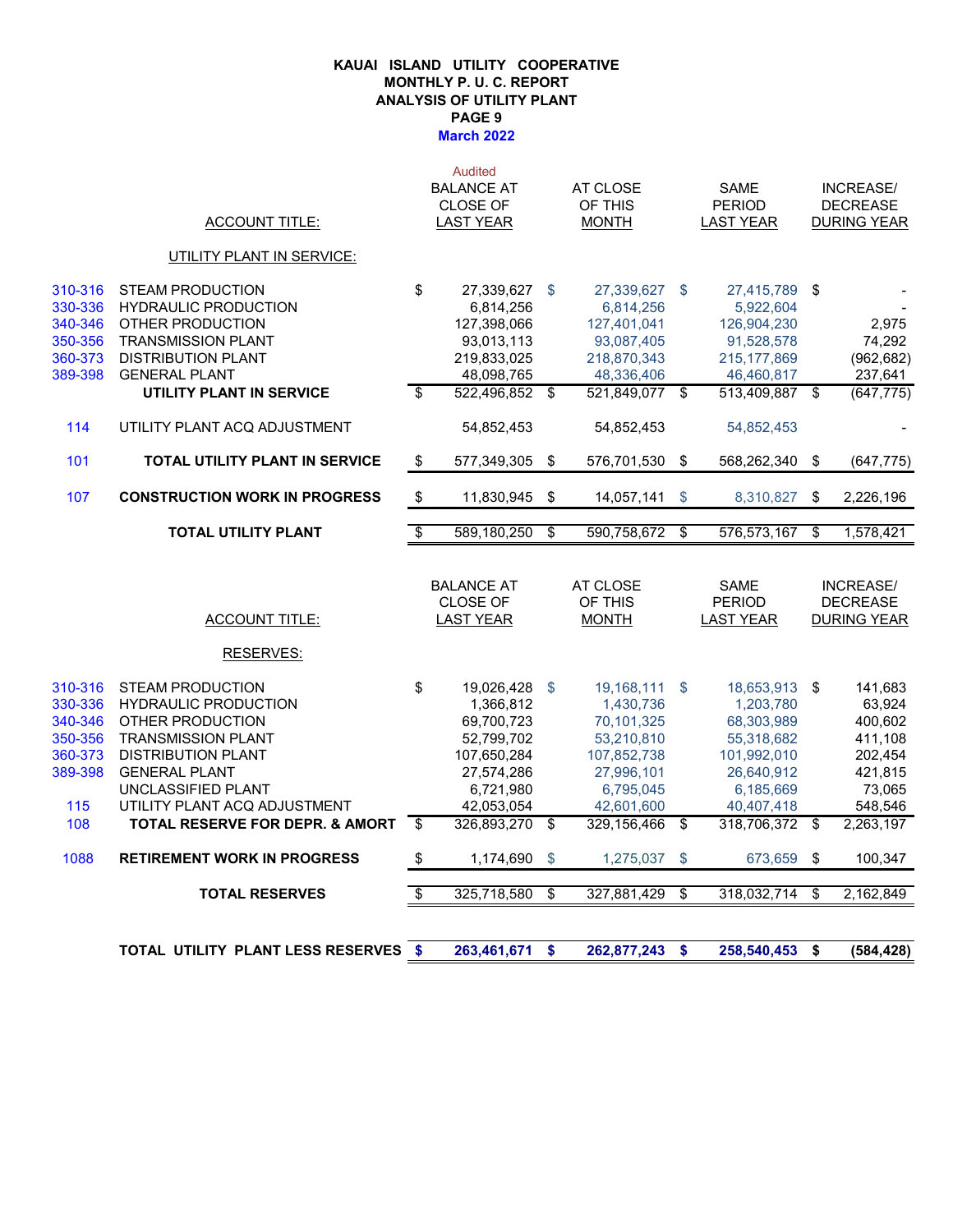# **KAUAI ISLAND UTILITY COOPERATIVE SUMMARY OF ELECTRIC ENERGY SOLD MONTHLY P. U. C. REPORT, Page 10March 2022**

| RATE SCHEDULE                                                    | SYMBOL    | <b>KWH SOLD</b>        | NUMBER OF<br><b>CUSTOMERS</b> | AVE, USE/<br><b>CUSTOMER</b> | <b>TOTAL</b><br><b>REVENUES</b> | <b>ENERGY</b><br>CLAUSE<br><b>ADJUSTMENT</b> |        | <b>BASE</b><br><b>REVENUES</b> | <b>AVERAGE</b><br><b>EFFECTIVE</b><br>RATE/KWH | <b>AVERAGE</b><br><b>BASE</b><br>RATE/KWH |
|------------------------------------------------------------------|-----------|------------------------|-------------------------------|------------------------------|---------------------------------|----------------------------------------------|--------|--------------------------------|------------------------------------------------|-------------------------------------------|
| <b>RESIDENTIAL</b><br><b>EMPLOYEES</b>                           | D         | 15,377,350             | 29,895                        | 514 \$                       | 5,884,508 \$                    | 210,010 \$                                   |        | 5,674,497                      | 0.382674                                       | 0.3690166                                 |
| <b>TOTAL RESIDENTIAL</b>                                         |           | 15,377,350             | 29,895                        | 514 \$                       | 5,884,508 \$                    | 210,010 \$                                   |        | 5,674,497                      | 0.382674                                       | 0.3690166                                 |
| <b>GENERAL LIGHT AND POWER</b><br><b>GENERAL LIGHT AND POWER</b> | G<br>J    | 5,281,281<br>4,125,661 | 4,651<br>293                  | $1,136$ \$<br>14,081 \$      | 2,075,557 \$<br>1,508,578 \$    | 70,811 \$<br>55,205 \$                       |        | 2,004,747<br>1,453,372         | 0.393003<br>0.365657                           | 0.3795948<br>0.3522762                    |
| <b>LARGE POWER</b>                                               | P         | 8,309,857              | 107                           | 77,662 \$                    | 2,971,035 \$                    | 123,889 \$                                   |        | 2,847,146                      | 0.357531                                       | 0.3426227                                 |
| <b>LARGE POWER</b>                                               |           | 3,608,140              | 15                            | 240,543 \$                   | 1,218,641 \$                    | 50,721 \$                                    |        | 1,167,921                      | 0.337748                                       | 0.3236905                                 |
| <b>IRRIGATION</b>                                                |           | 291,138                | $\overline{2}$                | 145,569 \$                   | 81,047 \$                       |                                              | $-$ \$ | 81,047                         | 0.278380                                       | 0.2783800                                 |
| <b>STREET LIGHTING</b>                                           | <b>SL</b> | 63,667                 | 3,772                         | $17 \quad$                   | 58,113 \$                       | 886 \$                                       |        | 57,226                         | 0.912761                                       | 0.8988393                                 |
| <b>GRAND TOTAL</b>                                               |           | 37,057,094             | 38,735                        | 957 \$                       | 13,797,479 \$                   | 511,522 \$                                   |        | 13,285,956                     | 0.372330                                       | 0.3585267                                 |
| TOTAL LAST MONTH                                                 |           | 32,889,373             | 38,710                        | 850 \$                       | 12,335,334 \$                   | 231,473 \$                                   |        | 12,103,861                     | 0.375055                                       | 0.3680174                                 |
| <b>INCREASE - AMOUNT</b>                                         |           |                        |                               |                              | \$<br>1,462,145 \$              | 280,049 \$                                   |        | 1,182,095                      |                                                |                                           |
| <b>INCREASE - PERCENT</b>                                        |           |                        |                               |                              | 11.85%                          | 120.99%                                      |        | 9.77%                          |                                                |                                           |
| TOTAL SAME MONTH LAST YEAR                                       |           | 32,200,757             | 38,515                        | 836 \$                       | 11,428,518 \$                   | $(182, 197)$ \$                              |        | 11,610,715                     | 0.354915                                       | 0.3605727                                 |
| <b>INCREASE - AMOUNT</b>                                         |           |                        |                               |                              | \$<br>2,368,961 \$              | 693,719 \$                                   |        | 1,675,242                      |                                                |                                           |
| <b>INCREASE - PERCENT</b>                                        |           |                        |                               |                              | 20.73%                          | $-380.75%$                                   |        | 14.43%                         |                                                |                                           |
|                                                                  |           |                        |                               |                              |                                 |                                              |        |                                |                                                |                                           |

N/C KWH TO COMPANY <mark>\_249,494</mark>